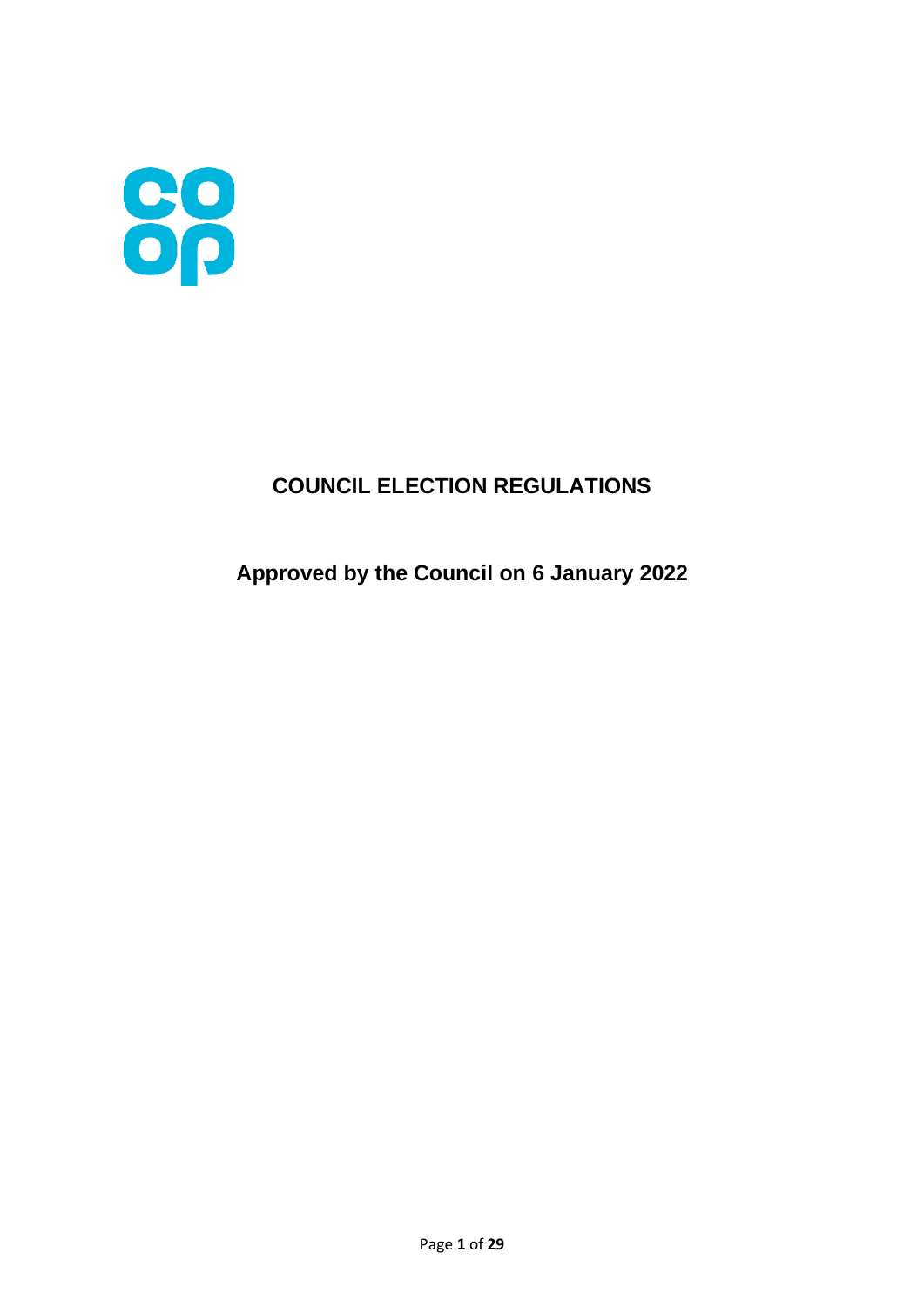### **Clause**

# Page

| $\mathbf{1}$ . |  |
|----------------|--|
| 2.             |  |
| 3.             |  |
| $\mathbf{4}$ . |  |
| 5.             |  |
| 6.             |  |
| 7.             |  |
| 8.             |  |
| 9.             |  |
| 10.            |  |
| 11.            |  |
| 12.            |  |
| 13.            |  |
| 14.            |  |
| 15.            |  |
| 16.            |  |
| 17.            |  |
| 18.            |  |
| 19.            |  |
| 20.            |  |
| 21.            |  |
| 22.            |  |

# **Appendix**

| 2. |  |
|----|--|
| 3. |  |
|    |  |
| 5. |  |
|    |  |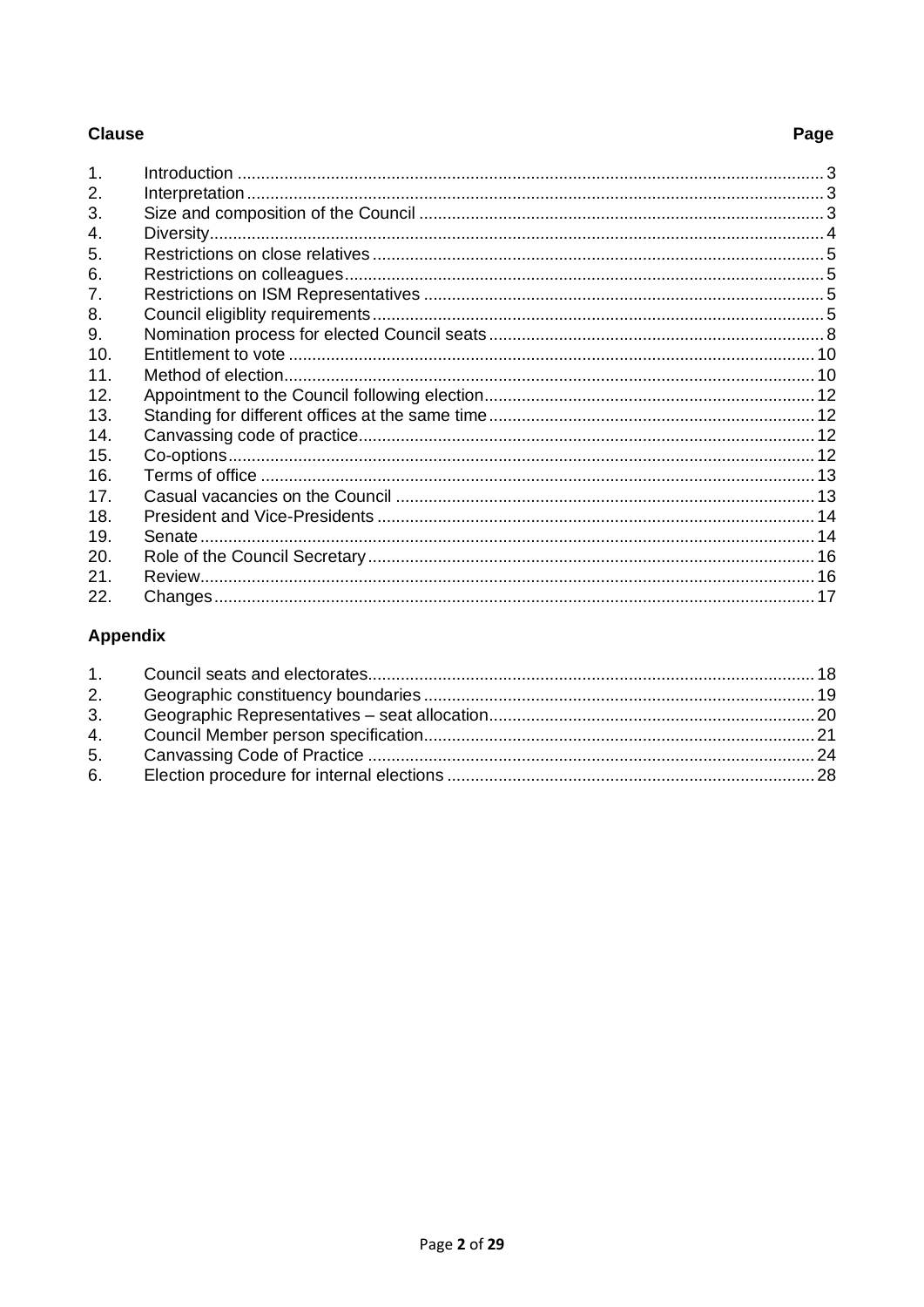### **1. INTRODUCTION**

- 1.1 These Council Election Regulations, together with the Appendices, are the regulations approved by the Council of Co-operative Group Limited (the **Society**) in accordance with Rule 12.4(c) of the Society's Rules (the **Rules**).
- 1.2 The Council Election Regulations set out the size, composition, eligibility requirements and election processes for the Council, Senate, President and Vice-Presidents.
- 1.3 Reference to the Values and Principles are the values and principles from time to time forming part of the International Co-operatives Alliance's Statement of Co-operative Identity.
- 1.4 The Council Election Regulations should be read in conjunction with the following:
	- (a) the Rules;
	- (b) the Membership Regulations;
	- (c) the Purchases Regulations;
	- (d) the Council Code of Conduct (the **Code**); and
	- (e) any election guidance or other information provided to Members or published by the Society in advance of any Council election process.

### **2. INTERPRETATION**

- 2.1 In addition to terms outlined elsewhere in these Council Election Regulations, the words and expressions used throughout the document shall have the meaning given to them in the Rules.
- 2.2 Where there is any conflict or inconsistency between the Council Election Regulations and the Rules, the Rules shall take precedence.
- 2.3 In the absence of a Council Secretary references to the Council Secretary shall be taken to read a member of the Group's Secretariat team until a Council Secretary is appointed.

### **3. SIZE AND COMPOSITION OF THE COUNCIL**

- 3.1 In accordance with Rule 83, the Council will comprise a maximum of 100 Council Members.
- 3.2 The Council shall comprise up to 85 Council Members representing Individual Members (**Individual Member Representatives**) and up to 15 Council Members representing Independent Society Members (**ISM Representatives**). For these purposes, Independent Society Members are the Independent Society Members recorded in the Society's Register of Members.
- 3.3 Of the 85 seats allocated to Individual Member Representatives:
	- (a) 76 seats shall be allocated to Individual Members in 12 geographic constituencies (**Geographic Representatives**);
	- (b) One seat shall be allocated by election to an Individual Member Representative from the Isle of Man (the **Manx Representative**);
	- (c) 8 seats shall be allocated by co-option (**Special Members**) as follows: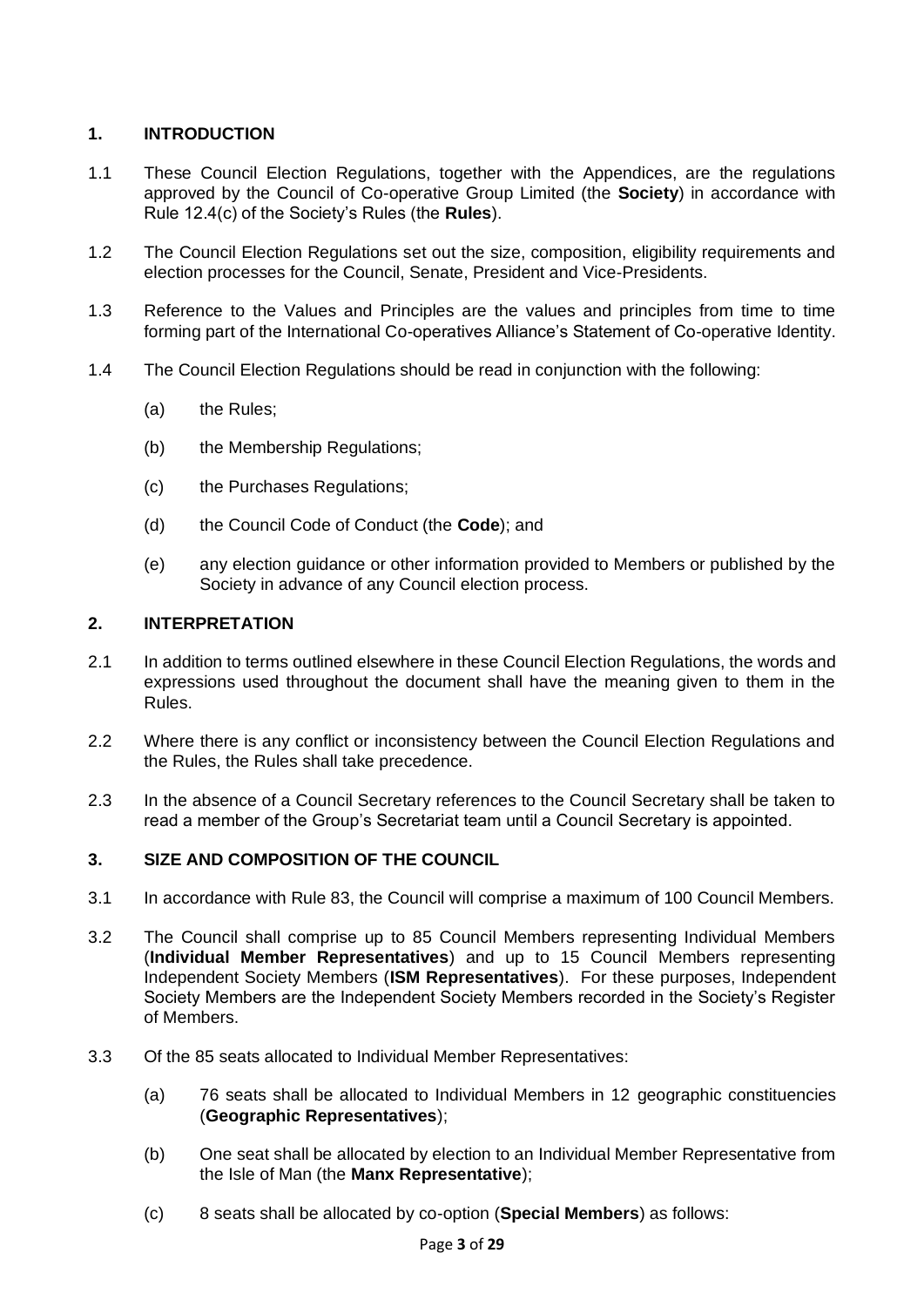- (i) 7 seats shall be allocated to address shortfalls in diversity having regard to a variety of Relevant Characteristics or Employee Members (**Council Appointed Representatives**); and
- (ii) 1 seat shall be allocated to a representative from the Co-operative Young Members' Board (the **CYMG Representative**).
- 3.4 When considering the co-option of Council Appointed Representatives to address shortfalls in diversity, the Council (or duly authorised Committee) must be able to demonstrate that candidates chosen on the basis of one or more Relevant Characteristics are under represented on Council and that the nomination and election process for co-option has not placed any additional requirements on members in terms of evidence of skills and experience over and above those required of members applying for an elected Council seat.

Further information on the qualifying criteria required for members wishing to stand for Council election and co-option can be found in Section 6.2 and 6.9 of the membership **Regulations** 

- 3.5 All Council Appointed Representatives and the CYMG Representative must be aged 16 or over.
- 3.6 The boundaries of the geographic constituencies are set out in Appendix 2. The allocation of Geographic Representative seats amongst geographical constituencies is set out in Appendix 3. With the exception of Northern Ireland, the allocation is based on a combination of the percentage of the Group's Food and Funeral sales in each constituency and the percentage of Individual Members who have made Qualifying Purchases (as defined in Part 1 of the Purchases Regulations) in each constituency.
- 3.7 Employee Members may occupy up to 18 of the 76 Geographic Representative seats as set out in Appendix 3. For the electoral year from May 2019 to May 2020 Employee Members may occupy up to 19 such seats, but this will revert to 18 with effect from May 2020. Member Pioneers may occupy up to one of the seats available for employees in each geographic constituency
- 3.8 In addition, Employee Members may be Special Members provided that the total number of Employee Members does not exceed 21.If less than two Employee Members are Geographic Representatives or the Manx Representative, the Council shall co-opt Employee Members to be Special Members so there are a minimum of 2 Employee Members on the Council.
- 3.9 An overview of Council seats and the corresponding electorates is set out in Appendix 1. Appendix 1 will be reviewed in 2020 and thereafter at three yearly intervals.

### **4. DIVERSITY**

- 4.1 In accordance with Rule 85, the Council will seek to ensure that its composition reflects diversity in the broadest sense including (but not limited to) diversity of gender, ethnicity, sexual orientation, age, disability, religion and geography (**Relevant Characteristics**).
- 4.2 The Council recognises the importance of a diverse Council. This includes, but is not limited to, the Relevant Characteristics.
- 4.3 The Council must have due regard to equality legislation, including the prohibition against conduct which constitutes direct or indirect discrimination, victimisation or harassment.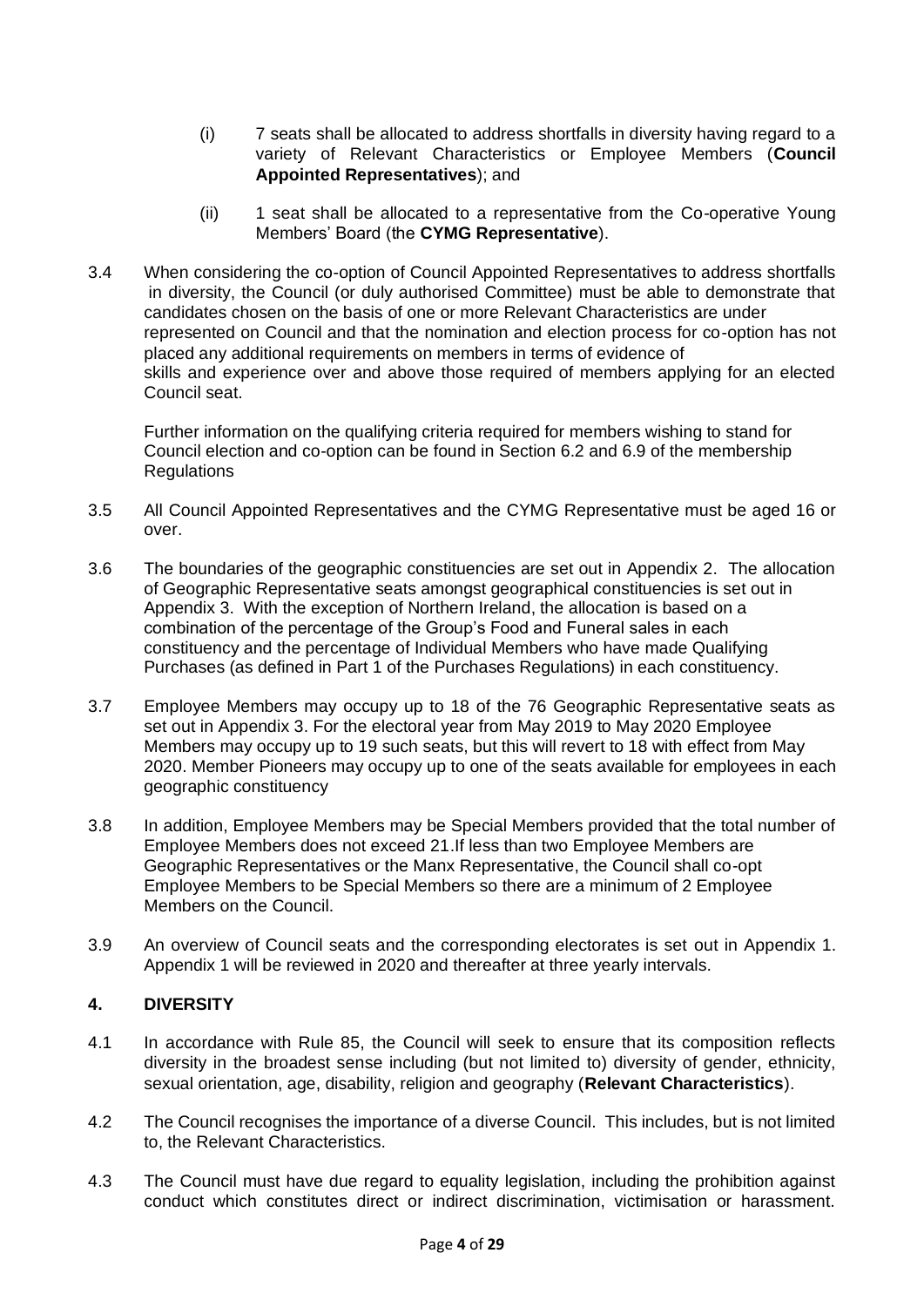Council members may be subject to action under the Code of Conduct it any behaviour breaches the Council Diversity & Inclusion policy and / or the Council Bullying, Harassment and Respect policy.

4.4 The Council will adopt and have regard to a policy on diversity, which may include measurable objectives for achieving appropriate balance and diversity on the Council and Senate with a view to enabling candidates to overcome or minimise any disadvantage suffered in connection with a Relevant Characteristic. Any diversity policy adopted by the Council should be reviewed regularly to ensure that any measures to promote greater diversity/equality (e.g. targets for greater diversity) remain reasonable and proportionate.

#### **5. RESTRICTIONS ON CLOSE RELATIVES**

- 5.1 No more than two close relatives per geographical constituency may hold office as Council Members at any one time.
- 5.2 For the purposes of this paragraph 5, a close relative means husband or wife, partner, grandfather, grandmother, father, mother, son, daughter, brother, sister, half-brother, halfsister, grandson, granddaughter, stepfather, stepmother, stepbrother, stepsister, stepson and stepdaughter, for the purposes of this definition, relationships by adoption shall be treated in the same way as relationships by birth, and people shall be treated as partners if they live together in the same household as a couple, irrespective of their gender or sexual orientation.

#### 6. **RESTRICTIONS ON COLLEAGUES**

- 6.1 The following individuals shall not be eligible to stand for election or co-option as Council Members:
	- (a) members of the Executive;
	- (b) managers reporting directly to a member of the Executive;
	- (c) the Council Secretary; and
	- (d) any colleague within the Council Secretariat
- 6.2 Subject to the relevant eligibility requirements in paragraph 8 below, members of the Group Secretariat and Membership team (or any successor departments from time to time) may stand for election or co-option as Council Members with the approval of the Group Secretary.

#### **7. RESTRICTIONS ON ISM REPRESENTATIVES**

Unless the Council (or a duly authorised committee of the Council) determines otherwise, no more than two representatives of any Independent Society Member may hold office as ISM Representatives at any one time.

### **8. COUNCIL ELIGIBLITY REQUIREMENTS**

- 8.1 Eligibility requirements for Council Members are set out in the Membership Regulations and these Council Election Regulations.
- 8.2 To be eligible to stand for co-option, Special Members must have been an Individual Member for at least one year immediately prior to the end of the preceding Financial Year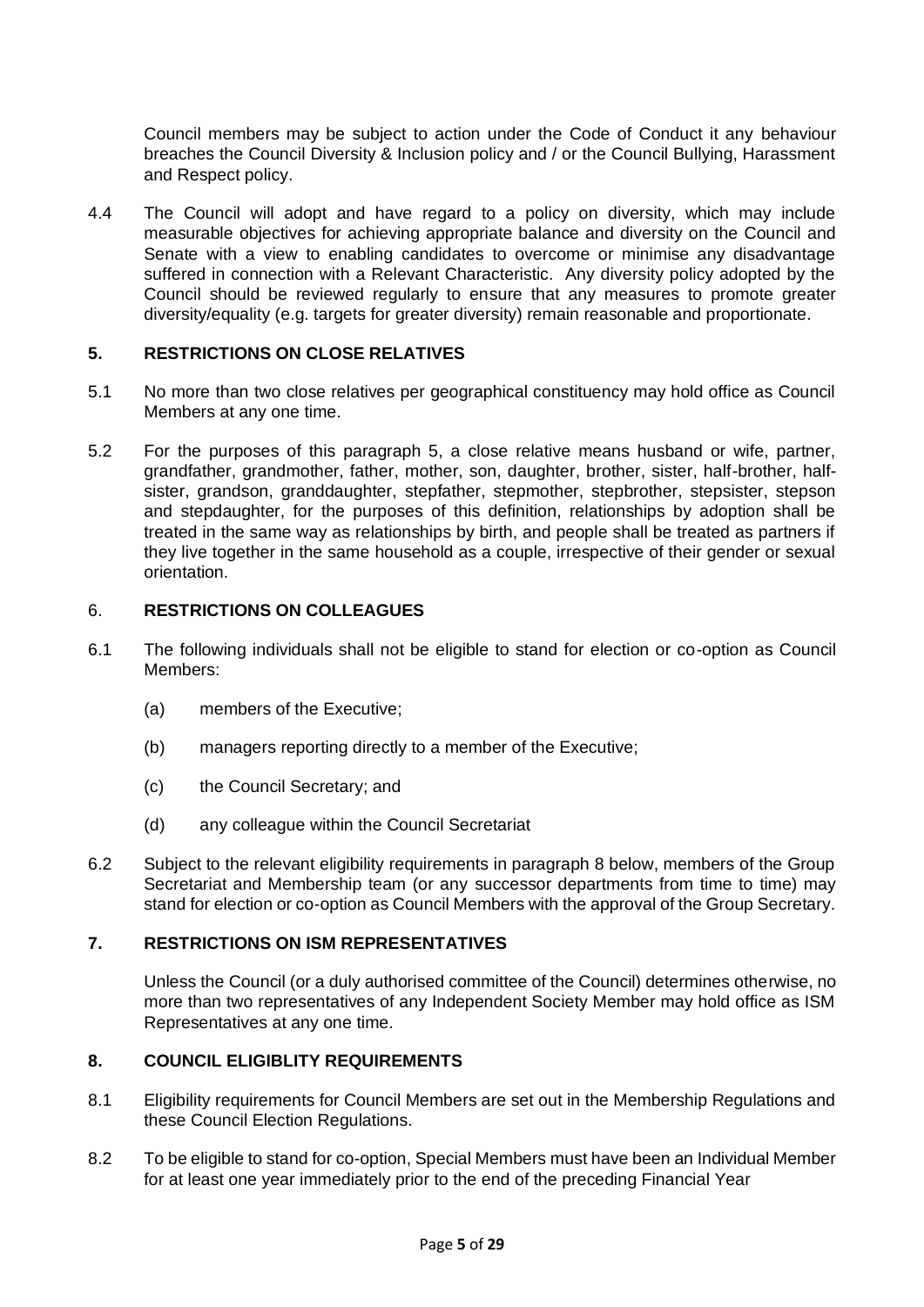- 8.3 No person shall be eligible to stand for election to the Council if they have been previously disqualified or removed from the Council, the Group Board, a Regional Board or an Area Committee for a breach of a code of conduct or otherwise, unless a resolution of the Council is passed with a two thirds majority permitting them to stand. Such a resolution shall not be passed until a minimum of three years has expired from the date of disqualification or removal.
- 8.4 No person shall be eligible to stand for an election or continue in office if a material conflict of interest is identified (in the opinion of the Council Secretary), save in the case of a candidate standing for an Independent Society Member seat where the conflict arises solely from the fact that the Independent Society Member may have certain business interests which may compete with those of the Society. An example of a material conflict of interest could be where an Individual Member is employed by a significant competitor of the Group. The Council will deal with any conflicts of interest including those affecting ISM Representative seats in accordance with Rule 97 and the Code.

#### *Geographic Representative and Manx Representative seats*

- 8.5 In order to be eligible for a Geographic Representative seat or the Manx Representative seat, a candidate must satisfy the relevant Membership Criteria set out in the Membership Regulations and the following Eligibility Criteria:
	- (a) he / she must be over 16 years old;
	- (b) his or her residential address must be within the boundaries of the relevant geographical constituency or on the Isle of Man (as applicable);
	- (c) at the point of nomination:
		- (i) he / she must confirm and declare in writing that he / she satisfies the Council Member Person Specification set out in Appendix 4;
		- (ii) he / she confirms adherence to the Values and Principles;
		- (iii) he / she must confirm and undertake in writing that he / she will fulfil any personal development, training and / or evaluation requirements determined by the Council; and
		- (iv) he / she must confirm that he / she will abide by the Code at all times. As part of this the candidate will be required to sign a declaration stating that they have received and read the Code, have understood the duties and responsibilities required and expected of Council Members and agree to comply with the Code at all times; and
	- (d) at the point of election, he / she must have passed an assessment regarding fundamental facts about the Group and the co-operative movement, the form and contents of which shall be determined by the Council (or a duly authorised committee of the Council).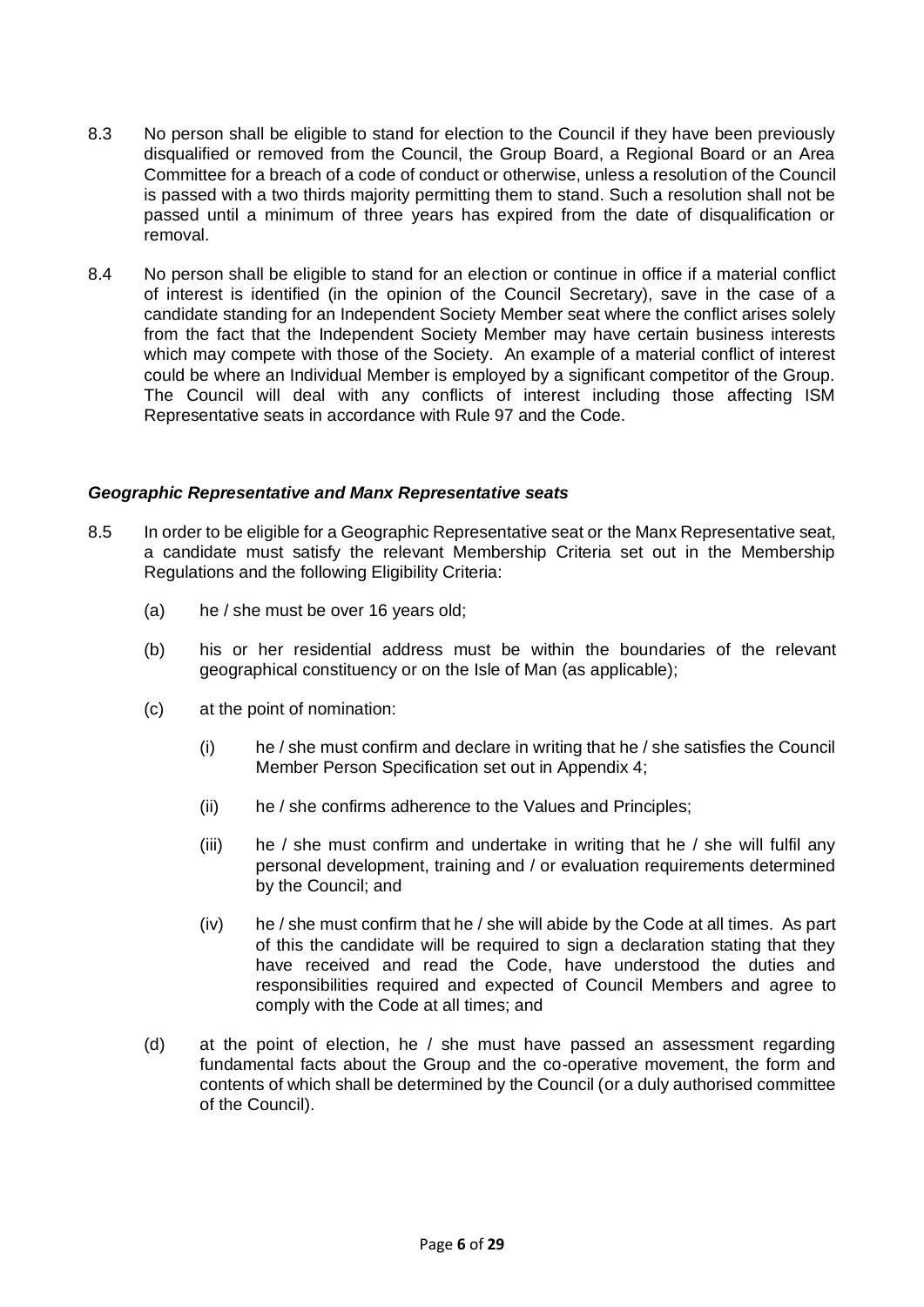#### *ISM Representative seats*

- 8.6 In order to be eligible for an ISM Representative seat, a candidate representing an Independent Society Member must satisfy the following Eligibility Criteria:
	- (a) he / she must be over 16 years old;
	- (b) he / she must be a member of that Independent Society Member's board of directors or executive management team;
	- (c) at the point of nomination:
		- (i) he / she must confirm and declare in writing that he / she satisfies the Council Member Person Specification set out in Appendix 4;
		- (ii) he / she confirms adherence to the Values and Principles;
		- (iii) he / she must confirm and undertake in writing that he / she will fulfil any personal development, training and / or evaluation requirements determined by the Council; and
		- (iv) he / she must confirm that he / she will abide by the Code at all times. As part of this the candidate will be required to sign a declaration stating that they have received and read the Code, have understood the duties and responsibilities required and expected of Council Members and agree to comply with the Code at all times; and
	- (d) at the point of election, he / she must have passed an assessment regarding fundamental facts about the Group and the co-operative movement, the form and contents of which shall be determined by the Council (or a duly authorised committee of the Council).

#### *CYMG Representative seat*

- 8.7 In order to be eligible for the CYMG seat, a candidate must satisfy the relevant Membership Criteria set out in the Membership Regulations (save in exceptional circumstances when the Council (or a duly authorised committee of the Council) may waive any of the Membership Criteria) and the following Eligibility Criteria:
	- (a) he / she must be over 16 years old;
	- (b) he / she must be a member of the Co-operative Young Members' Group;
	- (c) at the point of nomination:
		- (i) he / she must confirm and declare in writing that he / she satisfies the Council Member Person Specification set out in Appendix 4;
		- (ii) he / she confirms adherence to the Values and Principles;
		- (iii) he / she must confirm and undertake in writing that he / she will fulfil any personal development, training and / or evaluation requirements determined by the Council; and
		- (iv) he / she must confirm that he / she will abide by the Code at all times. As part of this the candidate will be required to sign a declaration stating that they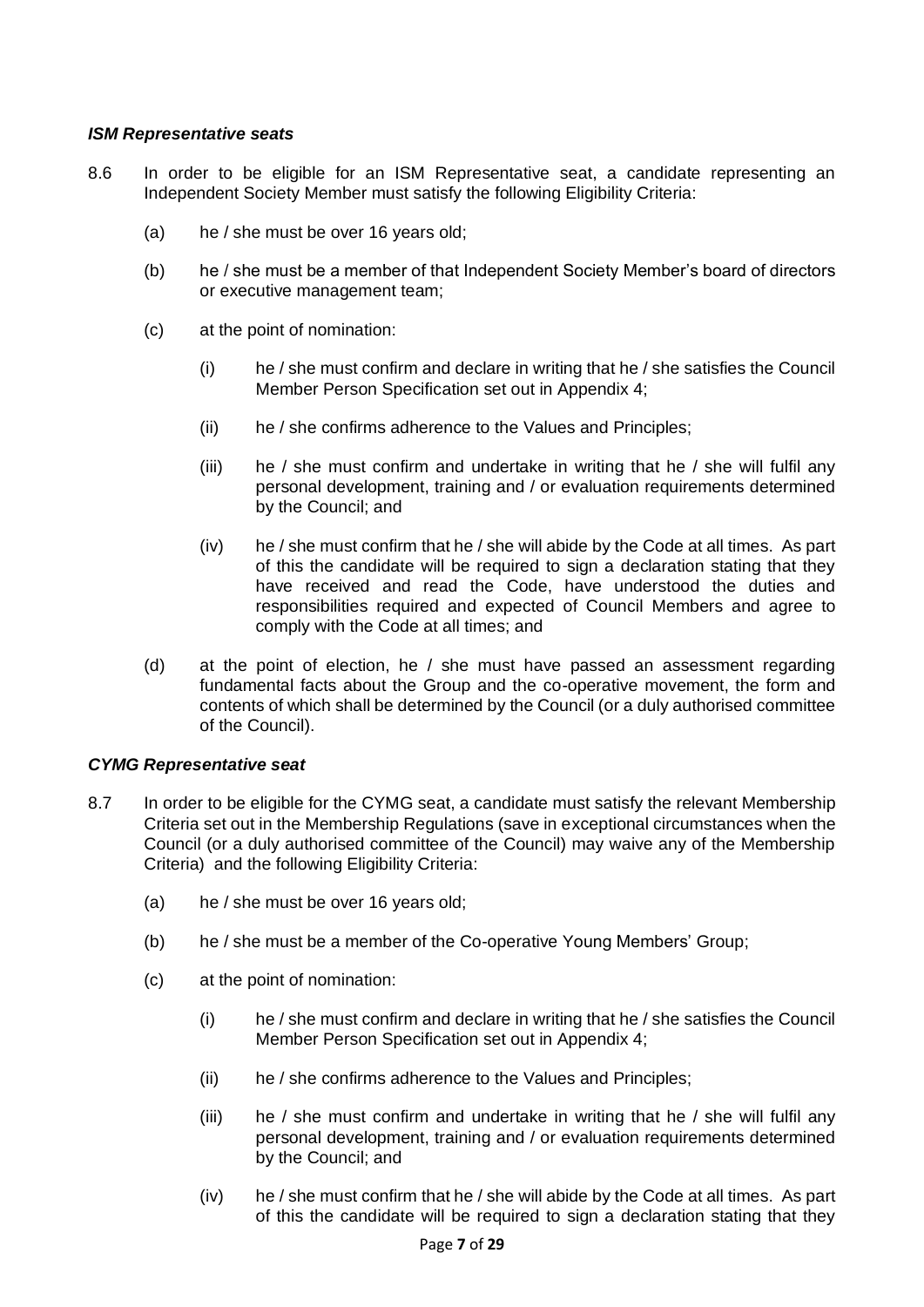have received and read the Code, have understood the duties and responsibilities required and expected of Council Members and agree to comply with the Code at all times; and

(d) at the point of election, he / she must have passed an assessment regarding fundamental facts about the Group and the co-operative movement, the form and contents of which shall be determined by the Council (or a duly authorised committee of the Council).

#### *Council Appointed Representative seats*

- 8.8 The Membership Criteria and Eligibility Criteria for Council Appointed Representatives (cooptees) are set out in Section 6.9 to 6.12 of the Membership regulations In order to be eligible for a co-opted seat, a candidate must also satisfy the following requirements:
	- (a) he / she must have been an Individual Member for at least one year immediately prior to the end of the preceding Financial Year; and
	- (b) he / she must confirm that he / she will abide by the Code at all times. As part of this the candidate will be required to sign a declaration stating that they have received and read the Code, have understood the duties and responsibilities required and expected of Council Members and agree to comply with the Code at all times;
	- (c) he / she confirms adherence to the Values and Principles;
	- (d) he / she must confirm and undertake in writing that he / she will fulfil any personal development, training and / or evaluation requirements determined by the Council; and
	- (e) he / she must complete and pass an assessment regarding fundamental facts about the Group and the co-operative movement, the form and contents of which shall be determined by the Council (or a duly authorised committee of the Council).

### **9. NOMINATION PROCESS FOR ELECTED COUNCIL SEATS**

- 9.1 Candidates for ISM Representative seats on the Council must be nominated by the board of directors of their own Independent Society Member following an internal selection process. When selecting candidates, the board of each Independent Society Member should have regard to paragraph 4, including the Council's need for diversity in the broadest sense under Rule 85. Independent Society Member secretaries may nominate successful candidates by completing a nomination form and returning it to the Council Secretary in the timeframe agreed by the Council. In accordance with paragraph 7 above, no Independent Society Member may have more than two ISM Representatives on the Council unless the Council (or a duly authorised committee of the Council) determines otherwise.
- 9.2 Candidates for Geographic Representative seats on the Council can only stand as a candidate in the constituency in which they live. Such candidates may nominate themselves by completing a self-nomination form and returning it to the Council Secretary in the timeframe agreed by the Council (or duly authorised committee).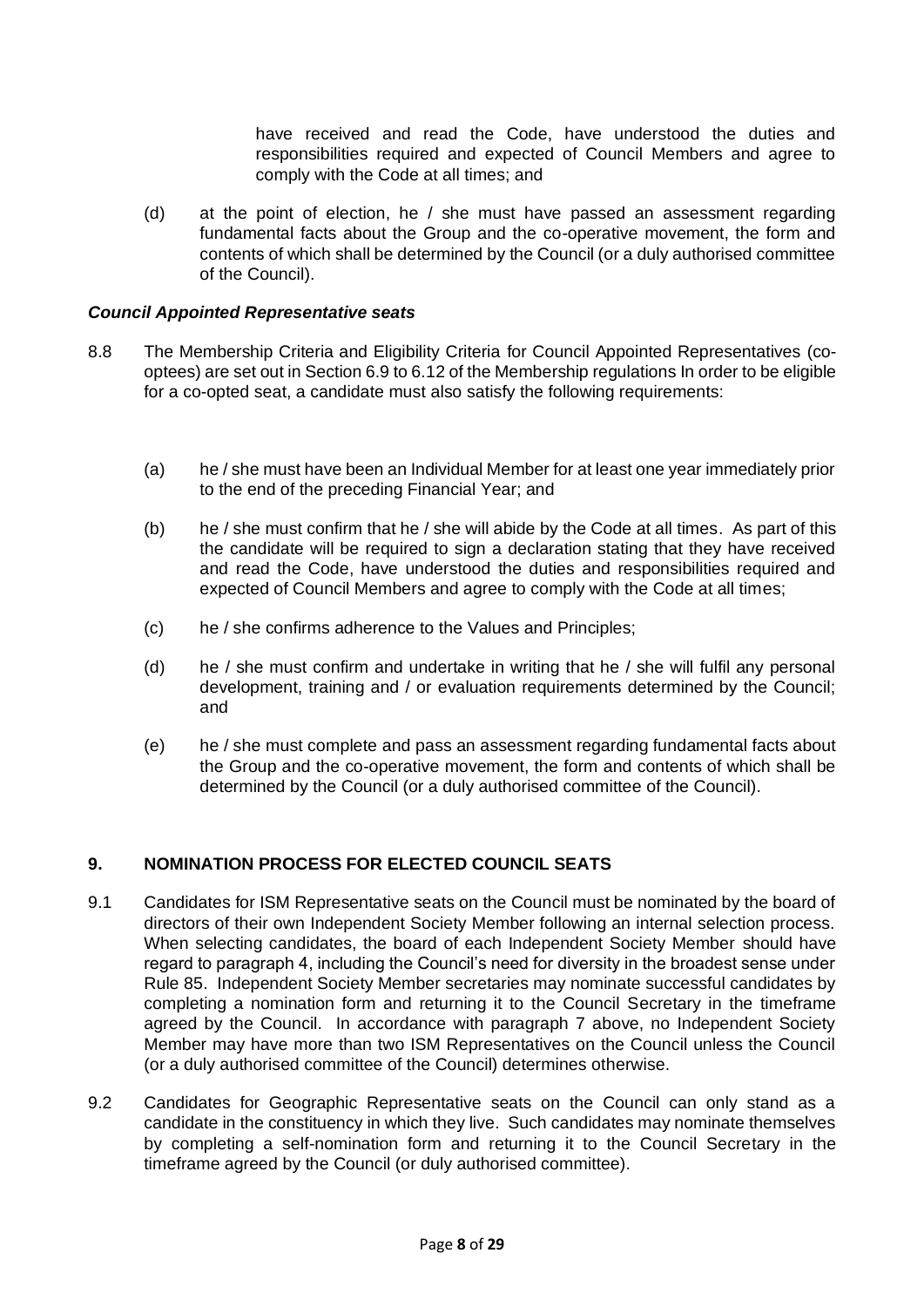- 9.3 Candidates for the Manx Representative seat on the Council can only stand as a candidate if they live on the Isle of Man. Such candidates may nominate themselves by completing a self-nomination form and returning it to the Council Secretary in the timeframe agreed by the Council (or duly authorised committee).
- 9.4 The Council Secretary will be responsible for approving the design of the nomination forms and associated materials. Amongst other things, all candidates will be asked to provide a written election address of a maximum number of words determined by the Council Secretary. Candidates will be encouraged to include reference in their address to the qualifications and / or experience they possess that are relevant to the relevant Council eligibility requirements set out in paragraph 8 above and the person specification in Appendix 4. As part of the nomination process, Geographic Representative and Manx Representative candidates will be required to indicate which Group businesses they have traded with in the preceding 12 months.
- 9.5 Candidates' self-nomination forms and associated materials shall be provided to the Council or a duly authorised committee of the Council and may be published on the Society's website as part of the election guidance and other information provided to Members in advance of Council elections.
- 9.6 In addition to the information supplied by candidates, the Council is entitled (but is not obliged) to supplement the statements for incumbent Council Members seeking re-election with further background information in relation to the incumbent Council Member and / or to indicate their support (or otherwise) for their re-election.
- 9.7 Following the closing date for nominations, the Council Secretary will review the nomination forms and undertake appropriate screening. The Council Secretary will then assess whether in his or her view all candidates meet the relevant eligibility requirements set out in paragraph 8 above.
- 9.8 The Council Secretary is entitled to request further information from or concerning any candidate if not fully satisfied through the self-nomination form and initial screening results that all eligibility requirements have been met. Further information may include (but is not limited to) interview of a candidate and third party references and data.
- 9.9 If the Council Secretary is not satisfied that the eligibility requirements have been met as at the date on which the ballot is determined, he/she is entitled to determine that the candidate shall not go forward on to the ballot or proceed in the Council election process. The candidate will be informed of the decision and given reasons in writing.
- 9.10 If the Council Secretary is provided information through due diligence, at any time after the determination of the ballot up to the declaration of the election result, that eligibility requirements have not been met or maintained by a candidate, he/she is entitled to determine that the candidate shall not proceed in the Council election process and will be withdrawn from the ballot. The candidate will be informed of the decision and given reasons in writing.
- 9.11 The candidate may appeal a decision of the Council Secretary under paragraph 9.9 or 9.10 in writing to the Group Secretary within 7 days of such decision. The Group Secretary shall make a determination on the appeal as soon as practicable.
- 9.12 The determination of the Group Secretary under paragraph 9.11 is final. The candidate will be informed of the decision and given reasons in writing.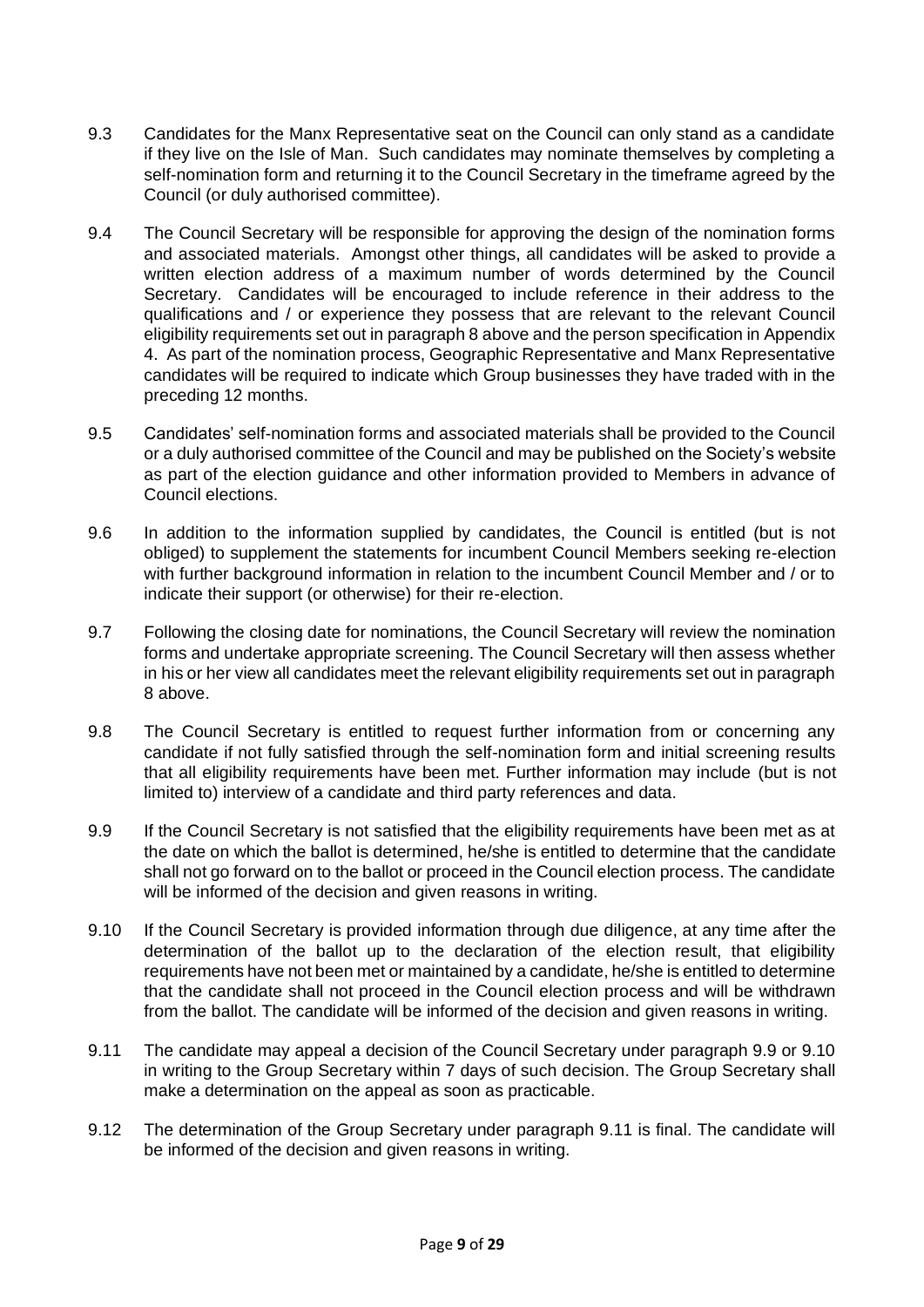- 9.13 Any determination by the Council Secretary under paragraph 9.9 or 9.10 relates only to the election for which self-nomination is made and does not prevent the individual making a selfnomination in any future Council election.
- 9.14 If a determination is made under any of paragraphs 9.9, 9.10 or 9.11 that a candidate will not go forward to the ballot or proceed in a Council election process, the Council Secretary shall report this to the Council on an anonymised basis but provide reasons in writing.

### **10. ENTITLEMENT TO VOTE**

- 10.1 The relevant constituencies for elected Council seats are as follows:
	- (a) Geographic Representatives eligible Individual Members who live within the geographical constituency;
	- (b) ISM Representatives Independent Society Members; and
	- (c) Manx Representatives eligible Individual Members who live on the Isle of Man.
- 10.2 Individual Members and Independent Society Members are entitled to vote in the relevant Council elections if he, she or (in the case of an Independent Society Member) it:
	- (a) is a Member on the date of the notice of the relevant Society General Meeting (i.e. the date of the Board meeting to approve the notice, not the date that notice is sent or that of the Society General Meeting itself)<sup>1</sup>;
	- (b) is shown in the records of the Society to have made the minimum level of Qualifying Purchases as set out in Part 1 of the Purchases Regulations; and
	- (c) being an individual, he / she is at least 16 years of age on the date of the relevant meeting.<sup>1</sup>
- 10.3 Unless the Council agrees otherwise, the Council nomination and election process will be conducted in parallel with the Society's Annual General Meeting timeline. In these circumstances, ballot forms for Council elections shall be supplied to Members who are eligible to vote and attend the Annual General Meeting.
- 10.4 Ballot forms will be made available to eligible Members in the form and manner that has been agreed by Members in accordance with Rule 126. Where a Member has supplied an address enabling the Society to communicate with the Member by electronic means in accordance with the Rules, the Society may use such address for the purposes of the ballot and may make provision for the ballot form to be completed via a website. Otherwise, ballot forms shall be sent to eligible Members in the post. These Council Election Regulations and any election guidance or other relevant information will be published online in advance of the Council election process. Where a Member has received a ballot form or other information relating to the Council elections otherwise than in hard copy form, the Member is entitled to require the Society to send him, her (or in the case of an Independent Society Member, it) the document or information in hard copy form free of charge.

### **11. METHOD OF ELECTION**

11.1 Voting in Council elections will ordinarily be conducted by ballot in advance of the Society's Annual General Meeting. The election itself will be managed on the Society's behalf by a

<sup>1</sup> The relevant Society General Meeting will be the Meeting to be held at or around the same time as the Council election and will usually be the Society's Annual General Meeting.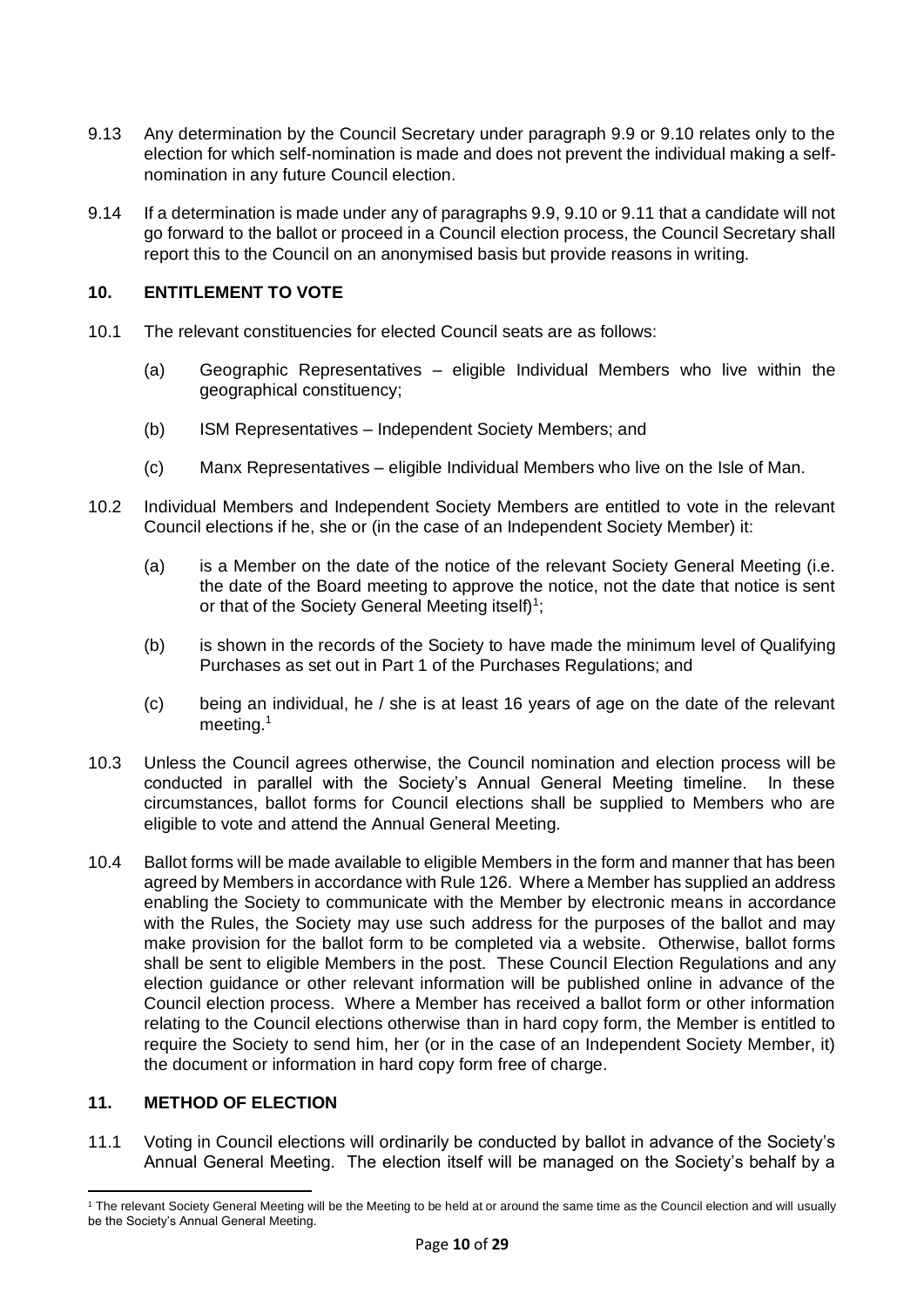recognised independent scrutineer (a **Scrutineer**). Unless the Council (or a duly authorised committee of the Council) determines otherwise the ballot will be conducted using the single transferable vote method.

- 11.2 Rules 34.7 to 34.9 shall apply to the sending of a notice of ballot as they apply to the sending of a notice of a Society General Meeting. The notice of ballot and any other accompanying documents shall be sent (or otherwise made available) not less than 21 days (or such other period as determined by the Council Secretary) before the date which the Society specifies for the receipt of the completed ballot forms.
- 11.3 The accidental omission to give a notice of a ballot or to send a ballot form or any accompanying document to any Member entitled to receive it shall not invalidate the ballot.
- 11.4 The Council Secretary shall be responsible for approving the design and contents of the ballot form in consultation with the Group Secretary. Amongst other things, ballot forms will provide voting instructions and inform Members where election guidance or other information can be located online.
- 11.5 The order in which Council candidates' names will appear on the ballot form will be randomised to ensure rotation of the position of candidates, if practicable to do so. Where not practicable the ballot order will be determined by the drawing of lots under the scrutiny of the Council Secretary.
- 11.6 The order of Council candidates in documentation accompanying the ballot form will be determined by the drawing of lots under the scrutiny of the Council Secretary.
- 11.7 As Returning Officer, the Council Secretary shall have authority to decide all questions that might arise relating to a ballot and shall specify a time and place at which the ballot forms shall be counted.
- 11.8 Unless the Council (or a duly authorised committee of the Council) determines otherwise on the grounds of practicability or timing, Council elections to fill ISM Representative seats shall apply weighted voting reflecting the respective share of Independent Society Member votes amongst themselves as apply between Independent Society Members at the Annual General Meeting held in the same year as the ballot (in accordance with the Purchases Regulations or as otherwise determined by the Council Secretary).
- 11.9 The decision of a ballot shall come into effect as from the time at which the counting of votes is completed and declared by the Council Secretary (or any person nominated by him/her). The result of the ballot shall be announced in such manner and at such time as determined by the Council Secretary.
- 11.10 If on a ballot any votes are counted that ought not to have been counted or any votes are not counted that ought to have been counted, the error shall not invalidate the decision arrived at unless it has been in the opinion of the Council Secretary of sufficient magnitude to do so.
- 11.11 Candidates may withdraw themselves from the ballot at any time up until the deadline for returning ballot papers. If a candidate is withdrawn from a ballot, any order of preference indicated on the ballot forms will be appropriately adjusted by the Council Secretary.
- 11.12 The requisite number of candidates who receive the highest number of votes shall be elected to fill vacancies. If two or more candidates receive the same number of votes for a particular seat, the candidate or candidates to be elected shall be decided by the drawing of lots by the Council Secretary.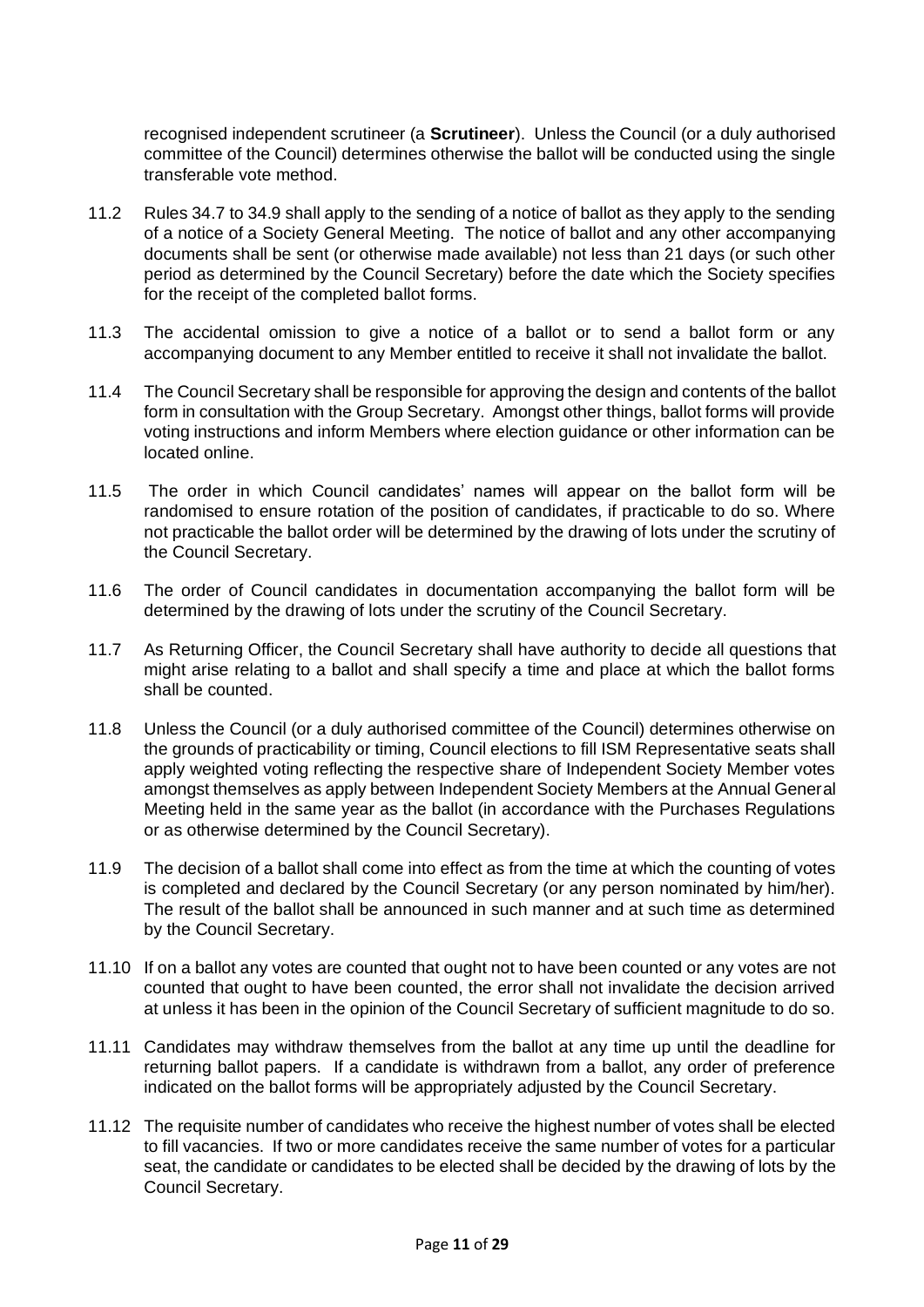### **12. APPOINTMENT TO THE COUNCIL FOLLOWING ELECTION**

Subject to any regulatory requirements and paragraph 9.10, candidates who have been successful in elections will take office as Council Members at the time specified by the Council Secretary when announcing the result of the ballot in accordance with paragraph 11 above. Ordinarily, the time specified by the Council Secretary will be the conclusion of the relevant Annual General Meeting.

### **13. STANDING FOR DIFFERENT OFFICES AT THE SAME TIME**

- 13.1 In accordance with Rule 86, a Council Member cannot be both a Board director and a Council Member at the same time. However, provided that the Member Nominated Director and Council election processes are conducted in parallel, Individual Members may stand for election as a Member Nominated Director and as a Council Member concurrently. In these circumstances, following the deadline for retuning ballot forms, votes cast in Member Nominated Director elections will be counted first, after which any person elected as a Member Nominated Director who also stood in the Council election will be deemed to have withdrawn from the Council elections.
- 13.2 It is not permitted to stand for, or be elected, appointed or co-opted to, more than one Council seat at a time.

## **14. CANVASSING CODE OF PRACTICE**

The Canvassing Code of Practice set out in Appendix 5 applies to all candidates standing for election, re-election or co-option as a Council Member.

### **15. CO-OPTIONS**

- 15.1 Subject to satisfaction of the relevant eligibility requirements in paragraph 8 above and subject to any regulatory requirements, the requisite number of Council Appointed Representatives and CYMG Representatives may be co-opted to the Council by the Council or a duly authorised committee of the Council in accordance with the provisions of this paragraph 15.
- 15.2 Before co-option by the Council or a duly authorised committee of the Council, the CYMG Representative must be nominated by the Co-operative Young Members' Group following an internal election process.
- 15.3 Co-options of Council Appointed Representatives will be considered and determined by the Council (or a duly authorised committee of the Council) after the results of Council elections are declared by the Council Secretary in accordance with paragraph 11 above. The co-option election will be held as soon as possible following the analysis of the Council election results each year from a shortlist agreed by the Council (or a duly authorised committee of the Council). When considering the co-option of Council Appointed Representatives, the Council (or a duly authorised committee of the Council) must have regard to paragraph 4.
- 15.4 All candidates for co-option will have completed a self-nomination form (**Co-option Application**). Candidates will be encouraged, where applicable, to include reference in their Co-option Application to the qualifications and / or experience they possess that are relevant to the Council eligibility requirements set out in paragraph 8 above, the person specification in Appendix 4, and how they can address diversity shortfall within the Council. As part of a Co-option Application, candidates will be required to indicate which Group businesses they have traded within the preceding 12 months.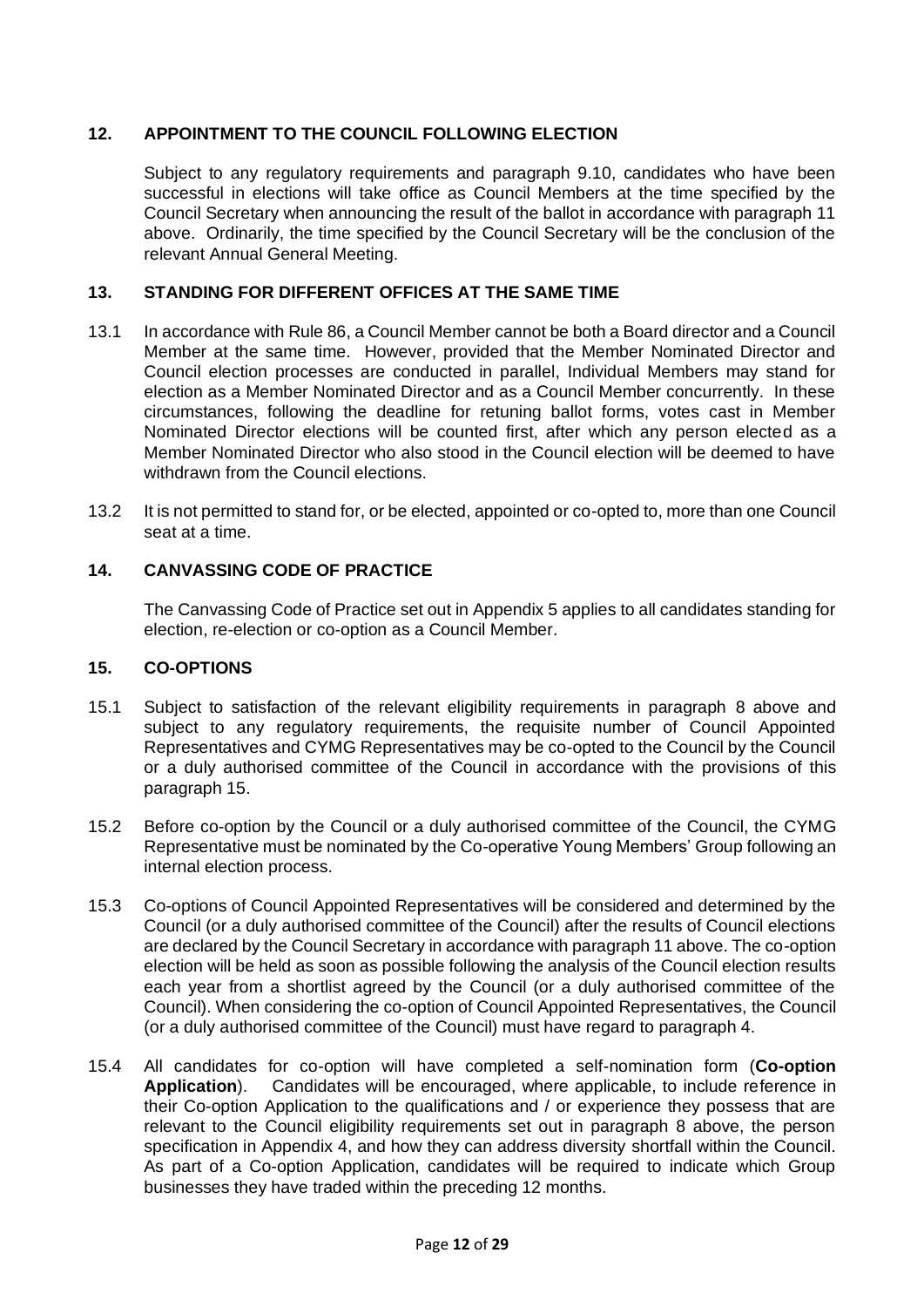- 15.5 Candidates' Co-option Applications and associated materials shall be provided to the Council and / or the duly authorised committee of the Council prior to the co-option taking place.
- 15.6 Candidates selected by the Council (or a duly authorised committee of the Council) shall be co-opted by the Council subject to the satisfaction of any background screening check(s) determined and overseen by the Council Secretary.

#### **16. TERMS OF OFFICE**

- 16.1 Geographic Representatives and the Manx Representative shall be elected for a term of three years, unless they are filling a casual vacancy in accordance with paragraph 17.
- 16.2 ISM Representatives shall be elected for a term of three years, unless they are filling a casual vacancy in accordance with paragraph 17.
- 16.3 The CYMG Representative shall be appointed for a period of one year ending at the conclusion of the next following Council meeting.
- 16.4 In September 2018 up to four Council Member Representatives shall be co-opted for a term of two years and up to three Council Member Representatives shall be co-opted for a term of one year. Thereafter Council Member Representatives will be co-opted for a term of two years. From 2021 onwards, Council member representatives will be appointed to Council immediately after the declaration of the co-option election results.
- 16.5 No Council Member Representative shall hold two consecutive terms of co-option of two years duration.
- 16.6 The Council shall give further consideration to any further limitation on consecutive terms of office and will record any such limit in a future version of these Council Election Regulations.

#### **17. CASUAL VACANCIES ON THE COUNCIL**

- 17.1 If an Individual Member Representative who won a contested election (whether internally within Council or to any body to which the Council has rights of nomination) vacates their office within six months of the date of their induction and provided their remaining period of office exceeds three months, their seat (and, subject to paragraph 17.2 below, the remainder of their term) will be allocated to the first runner up in the most recent Council elections (provided he / she is willing to fill the vacancy).
- 17.2 If a successful candidate in the most recent Individual Member Representative elections received a shorter term of office than the remaining term of the Council Member who vacates their office in accordance with paragraph 17.1 above, the successful candidate will be allocated the longer term of office and the first runner up in the most recent Council elections will be allocated the shorter term.
- 17.3 If an ISM Representative vacates their office within six months of the date of their induction and provided their remaining period of office exceeds three months, the Independent Society Member who the ISM Representative has been elected to represent may appoint another representative to fill the ISM Representative's seat until the conclusion of the next Council meeting, provided that the appointee satisfies the relevant eligibility requirements in paragraph 8 above. At the next Council Meeting following any such appointment, the Council may either:
	- (a) confirm that the appointee may remain in office for the remainder of the vacating ISM Representative's term; or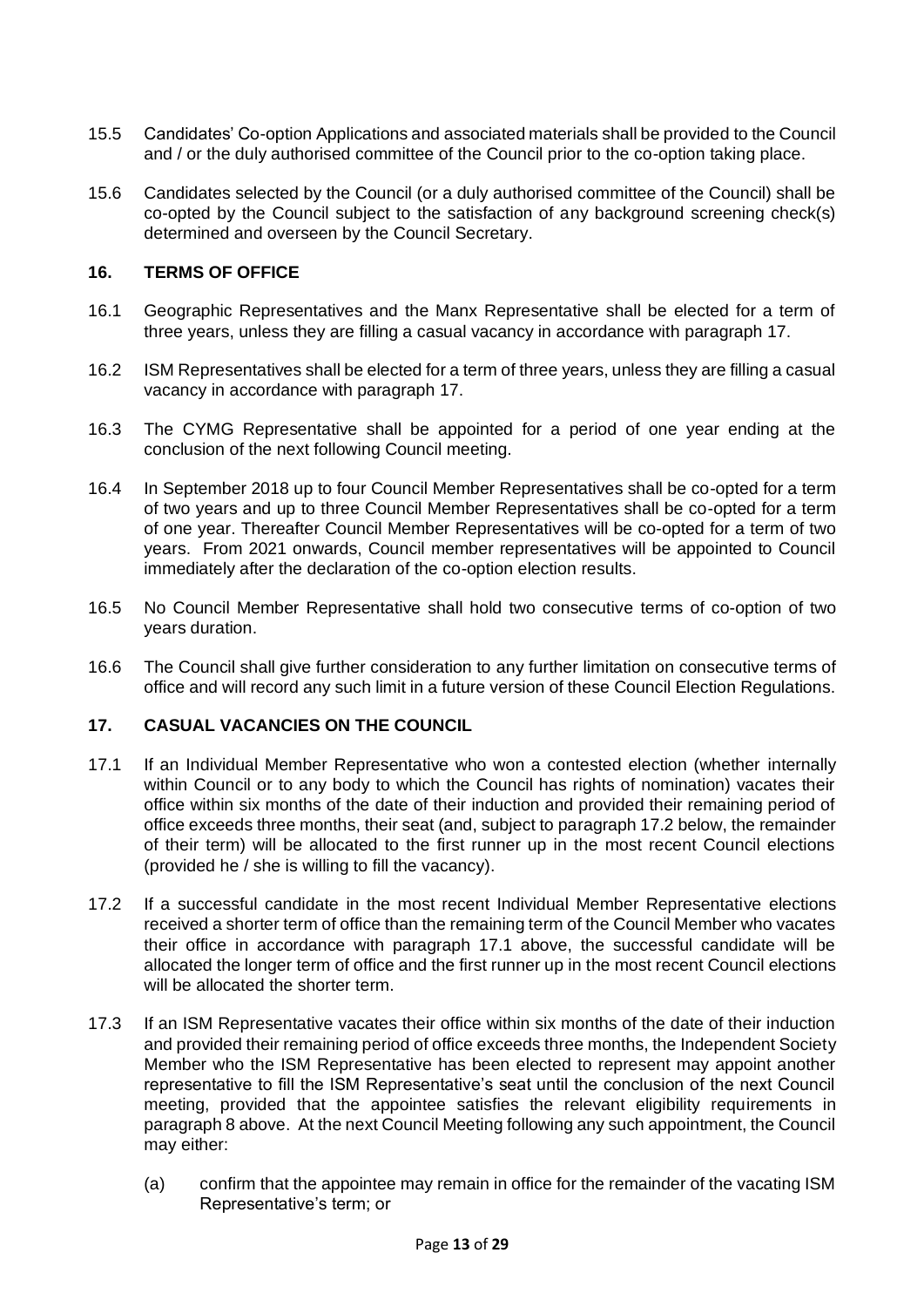- (b) convene an ISM Representative seat election to fill the vacancy.
- 17.4 Subject to paragraphs 17.1 and 17.3 above, if a vacancy arises for any reason other than the expiry of a term of office an election to fill the vacancy for the remainder of that term shall be carried out as part of the annual Council election process unless the Council decides otherwise.

#### **18. PRESIDENT AND VICE-PRESIDENTS**

18.1 The Council shall elect from its number a President and up to two Vice-Presidents.

#### *Eligibility requirements*

- 18.2 No person shall be eligible to stand for or hold the office of President or Vice-President:
	- (a) unless he / she is eligible to be, and is, a Council Member; and
	- (b) in the case of an ISM Representative, if he / she is the chief executive officer, board chair or president of an Independent Society Member.

#### *Term of office*

- 18.3 Subject to paragraph 18.4 below, the term of office for the President and Vice-Presidents shall be two years unless they shall cease in the meantime to satisfy the eligibility requirements in paragraph 18.2 above or shall resign or retire from their position.
- 18.4 A President or Vice-President who has been in office for a continuous period of six years or more at the date of the first meeting after an Annual General Meeting shall resign from their position unless the Council agrees that they may serve one additional term of two years (or part thereof).

#### *Removal from office*

18.5 The Council may at any time remove the President or Vice-President from office if that person receives notice signed by not less than two thirds of the other Council Members stating that that person should cease to be the President or Vice-President.

#### *President / Vice-President elections*

- 18.6 The electorate in President and Vice-President elections shall be the Council Members.
- 18.7 Candidates for President or Vice-President may nominate themselves by completing a selfnomination form and returning it to the Council Secretary in the timeframe agreed by the Council.
- 18.8 The Canvassing Code of Practice set out in Appendix 5 shall apply to all Council Members standing for election or re-election as President or Vice-President.
- 18.9 The President and Vice-President elections will be conducted in accordance with the internal election process set out in Appendix 6.

### **19. SENATE**

#### *Size and composition*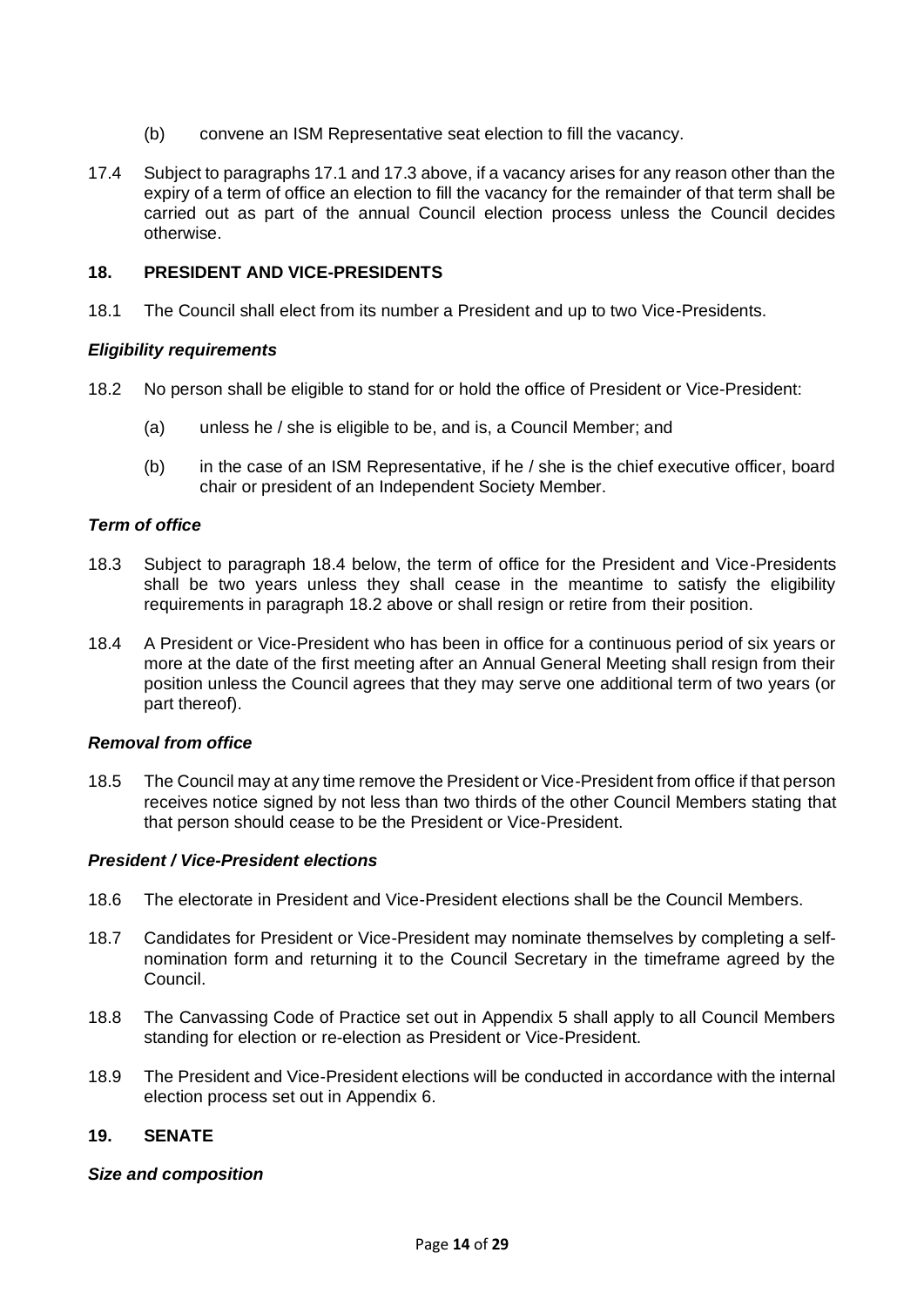- 19.1 In accordance with Rule 100, the Senate shall comprise not less than 10 and not more than 15 Council Members as determined by the Council in such manner as reflects the balance of representation of the various constituencies represented on the Council provided that Independent Society Members shall at all times have 20 per cent of the seats on the Senate (or, if applicable, the number of seats closest to 20 per cent where any fraction of 0.5 or above would be rounded up).
- 19.2 Having regard to the factors set out in paragraph 19.1 above, the Council has decided that an appropriate size for the Senate is 15 Senate members, of whom three shall be ISM Representatives. In addition, there will be a reserved seat for one Employee Member and an overall limit of two Employee Members.
- 19.3 The President and Vice-Presidents shall be members of the Senate by virtue of their office. Where Senate elections are conducted in parallel with President and Vice-President elections, votes cast in President and Vice-President elections will be counted first.
- 19.4 The following restrictions shall apply in respect of ISM Representatives on the Senate:
	- (a) no more than three ISM Representatives may hold office on the Senate at any one time (and for these purposes an ISM Representative that has been elected to the role of President or Vice-President shall count towards this limit); and
	- (b) no Independent Society Member may have more than one representative on the Senate (and for these purposes an ISM Representative that has been elected to the role of President or Vice-President shall count towards this limit).
- 19.5 No more than two of the Senate members shall be Employee Members (and for these purposes an Employee Member that has been elected to the role of President or Vice-President shall count towards this requirement/limit).
- 19.6 If no Employee Members nominate themselves in the Senate election process, the reserved seat may be occupied by an Individual Member Representative who is not an Employee Member.
- 19.7 If one or more Employee Members nominates themselves for election to the Senate, but none is elected, the Employee Member who receives the highest number of votes shall be deemed to be elected to fill the reserved seat. Where two or more Employee Members receive the same number of votes, the candidate to be elected shall be decided by the drawing of lots by the Council Secretary.

### *Eligibility requirements*

19.8 No person shall be eligible to stand for or hold office on the Senate unless he / she is eligible to be, and is, a Council Member.

### *Vacancies*

- 19.9 In the case of any vacancy on the Senate, the Senate may at any time, and from time to time, appoint a Council Member representing the relevant constituency to hold office until the conclusion of the next Council meeting. At the next Council Meeting following any such appointment, the Council may either:
	- (a) confirm that the appointee may remain in office for the remainder of the vacating Senate member's term; or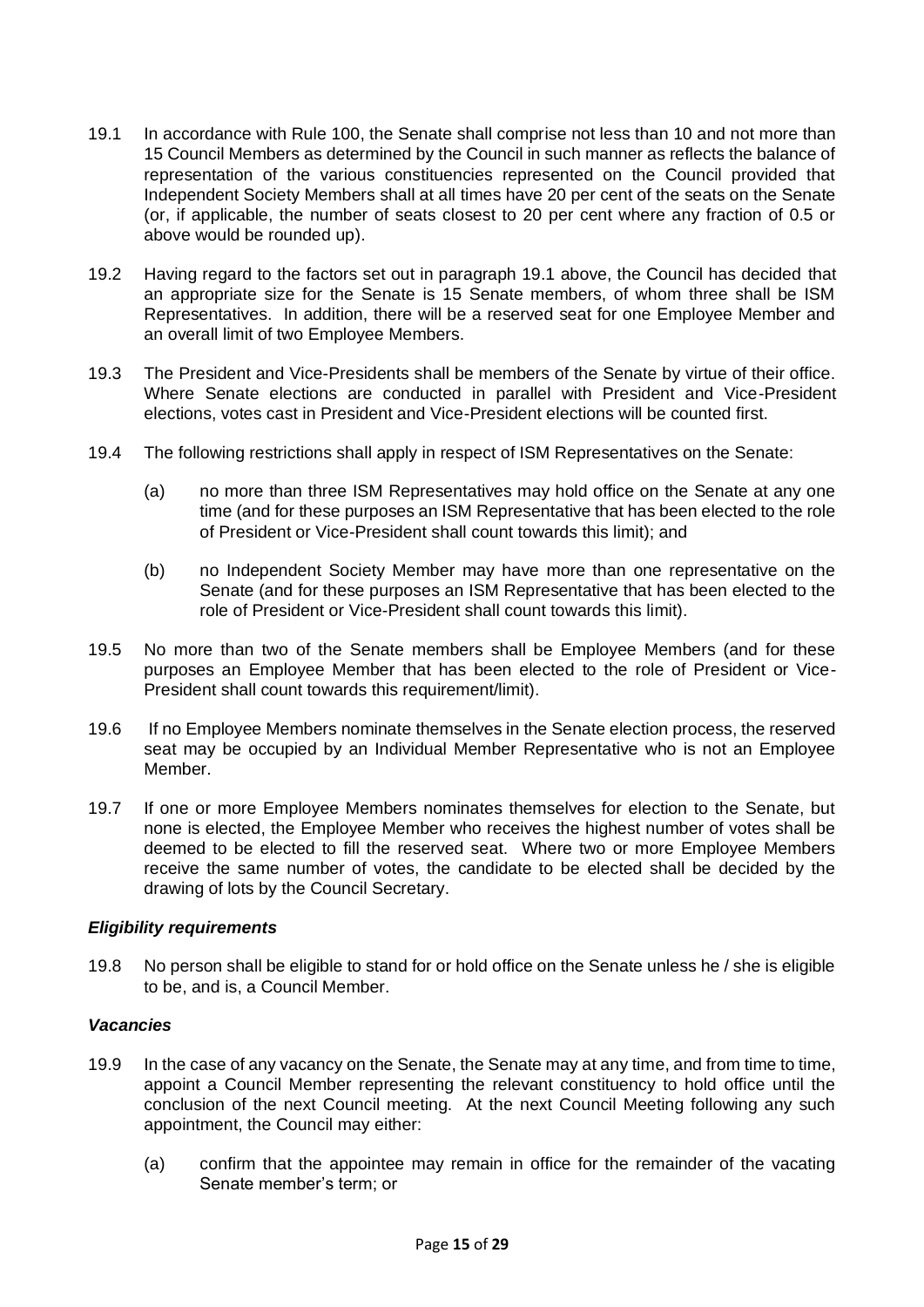(b) convene a Senate election to fill the vacancy.

#### *Senate elections*

- 19.10 Individual Member Representative and ISM Representative elections for vacancies on the Senate shall be conducted separately. The electorate in both cases shall be the Council Members.
- 19.11 Candidates for Individual Member Representative seats on the Senate may nominate themselves by completing a self-nomination form and returning it to the Council Secretary in the timeframe agreed by the Council.
- 19.12 A Candidate for an ISM Representative seat on the Senate must be nominated by the Independent Society Member that he / she has been elected to represent and seconded by two other Independent Society Members with ISM Representatives on the Council.
- 19.13 Senate elections will be conducted in accordance with the internal election process set out in Appendix 6.
- 19.14 The Canvassing Code of Practice set out in Appendix 5 shall apply to all Council Members standing for election or re-election as Senate members.

### *Term of office*

- 19.15 A Senate member who has been in office for a continuous period of six years or more at the date of the first meeting after an Annual General Meeting shall resign from their position unless the Council agrees that they may serve one additional term of two years (or part thereof).
- 19.16 With the exception of the President and Vice-Presidents (whose terms of office are set out in paragraph 18 above), the term of office for other Senate members will ordinarily be two years unless they shall cease in the meantime to be a Council Member or shall resign or retire from their position.

#### *Removal from office*

19.17 A member of the Senate may be removed from office in accordance with the Code or if not less than two thirds of the other Council Members determine that that person should cease to be a member of the Senate.

### **20. ROLE OF THE COUNCIL SECRETARY**

- 20.1 In accordance with Rule 98.1(h) the Council Secretary shall act as Returning Officer at, and is responsible for the conduct of, Council elections. The Returning Officer may delegate some or all of their duties, authorities or discretions to a Scrutineer.
- 20.2 The Council Secretary's decision on procedural matters not covered by the Rules or these Council Election Regulations, or on any disputes as to the interpretation of or arising out of these Regulations, shall be final.

### **21. REVIEW**

These Council Election Regulations will be subject to ongoing review and will be subject to formal review within five years of adoption and at intervals of no more than five years subsequently.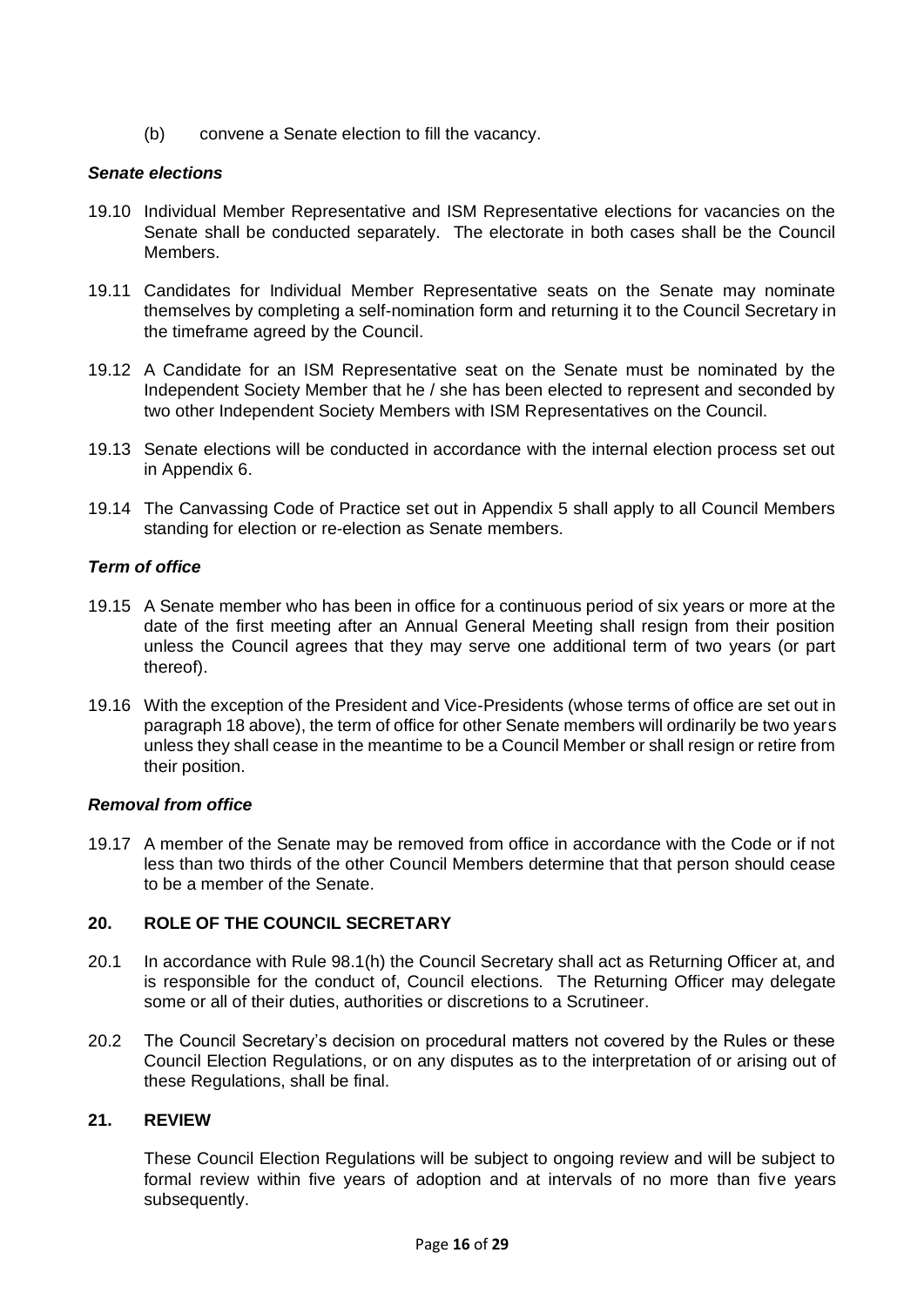### **22. CHANGES**

- 22.1 No changes should be made to the Council Election Regulations that would make them inconsistent with the Rules, the Statutes or any guidance published by the Registration Authority.
- 22.2 Subject to paragraph 22.1 above, any changes to the Council Election Regulations must be agreed by the Council.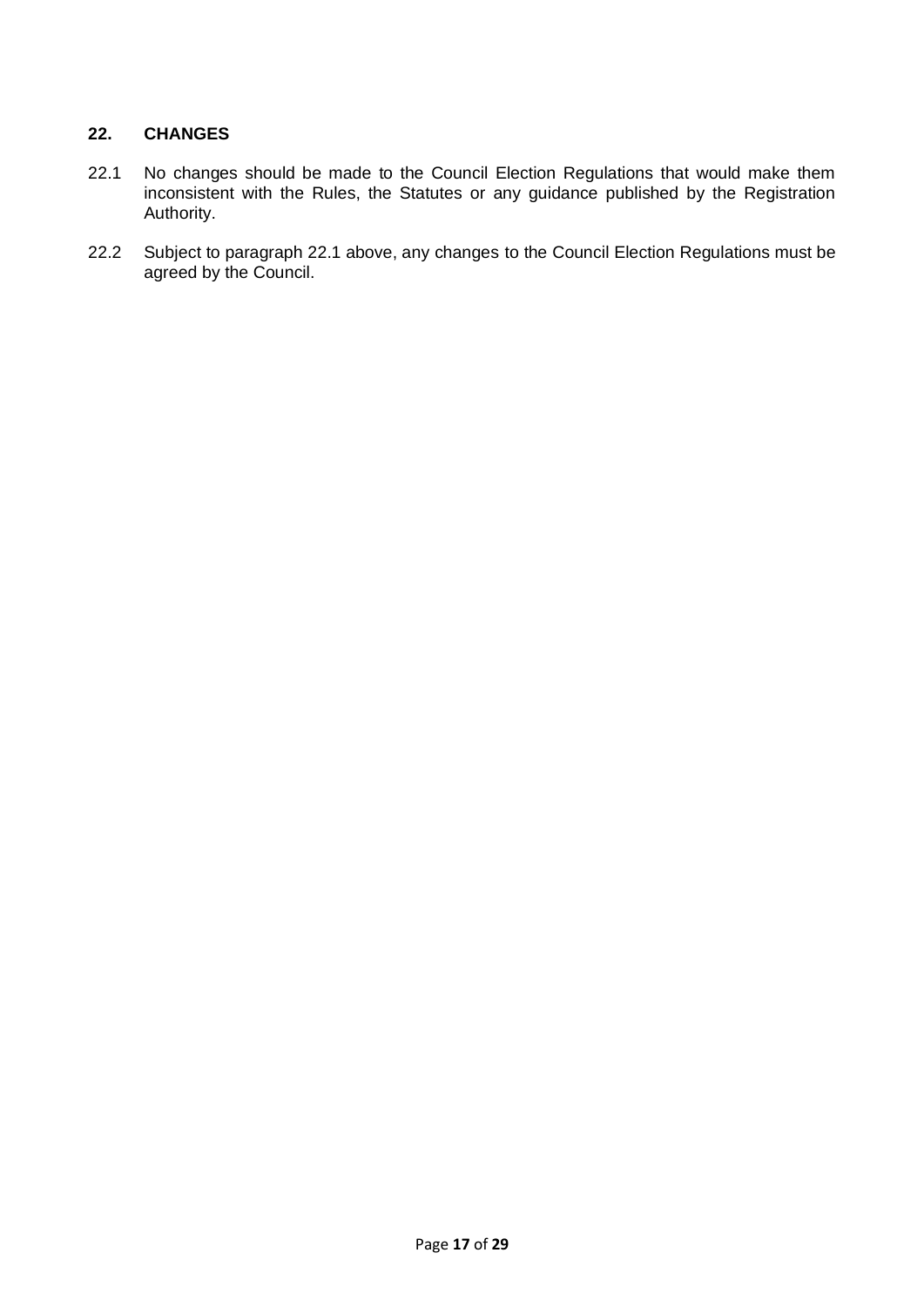### **COUNCIL SEATS AND ELECTORATES**

| <b>Council seat</b>                          | Elected / co-opted by                                                                          |
|----------------------------------------------|------------------------------------------------------------------------------------------------|
| Geographic Representative seats              | Elected by eligible Individual Members who live<br>within the relevant geographic constituency |
| <b>ISM Representative seats</b>              | Elected by Independent Society Members                                                         |
| Manx Representative seat                     | Elected by eligible Individual Members who live<br>on the Isle of Man                          |
| <b>Council Appointed Representative seat</b> | Co-opted by the Council (or a duly authorised<br>committee of the Council)                     |
| <b>CYMG Representative seat</b>              | Elected by the Co-operative Young Members'<br>Group and co-opted by Council                    |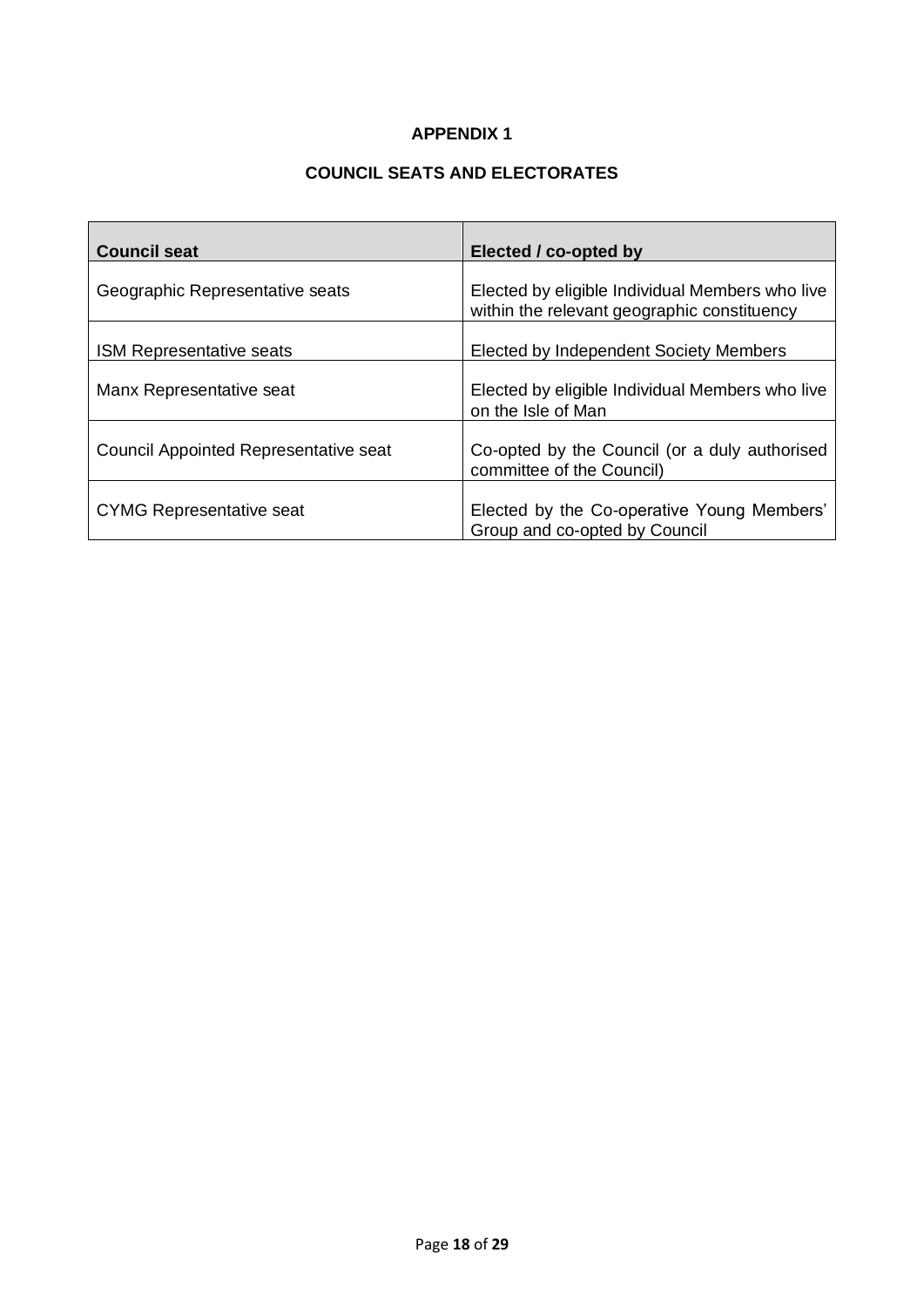### **GEOGRAPHIC CONSTITUENCY BOUNDARIES**

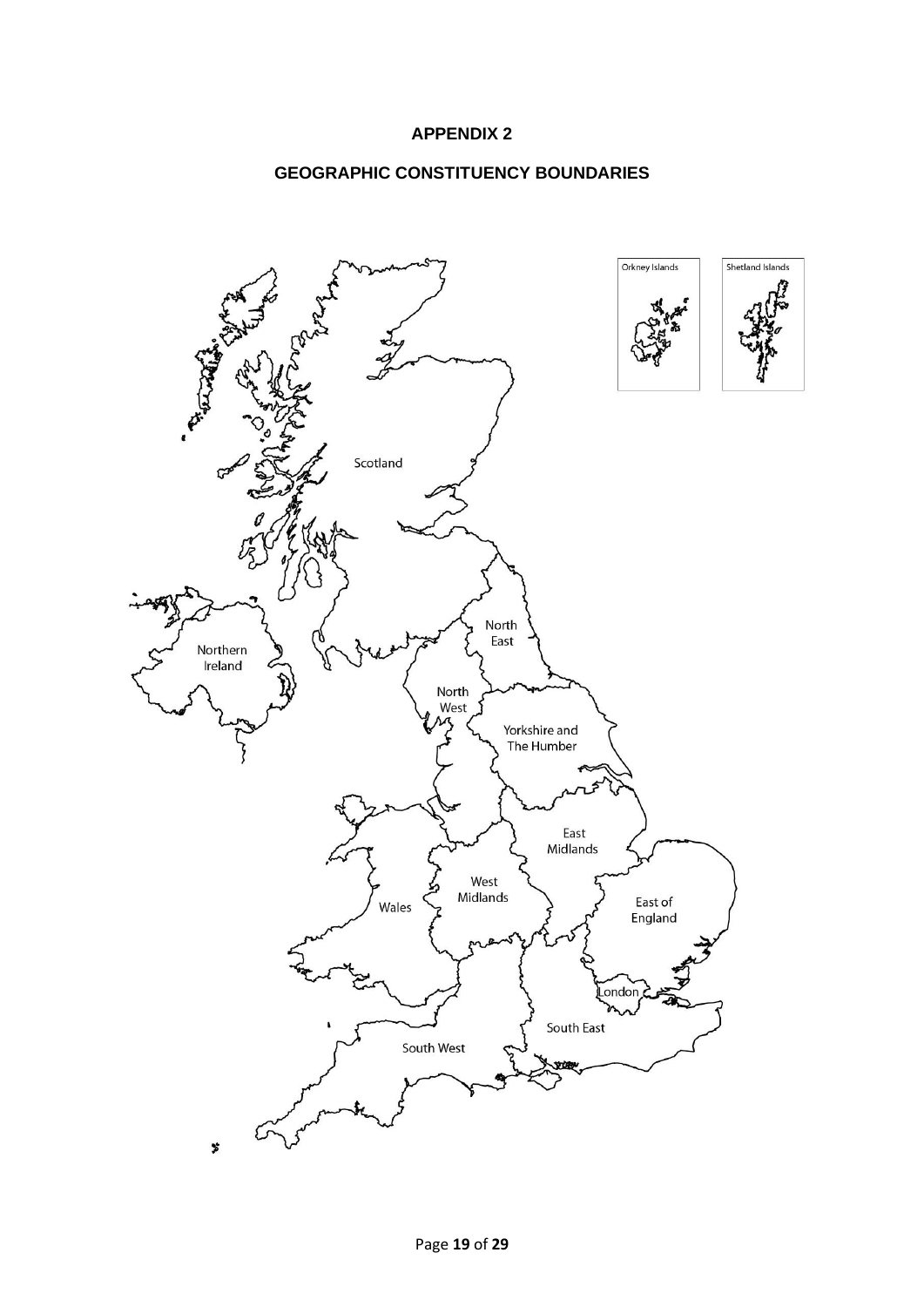### **GEOGRAPHIC REPRESENTATIVES – SEAT ALLOCATION**

### **Approved January 2021 (by reference to calculation of figures as at year end 2019)**

| <b>Geographic constituency</b> | <b>Number of seats</b> | Maximum Employee Member<br>seats per constituency |
|--------------------------------|------------------------|---------------------------------------------------|
| Scotland                       | 10                     | $\overline{2}$                                    |
| Northern Ireland               | $\overline{2}$         | 1                                                 |
| North West                     | 8                      | 3                                                 |
| North East                     | 3                      | 1                                                 |
| Yorkshire & Humber             | 8                      | $\overline{2}$                                    |
| <b>Wales</b>                   | 5                      | 1                                                 |
| <b>West Midlands</b>           | 4                      | 1                                                 |
| East Midlands                  | 6                      | 1                                                 |
| East of England                | 5                      | 1                                                 |
| South West                     | 9                      | $\overline{2}$                                    |
| South East                     | 10                     | $\overline{2}$                                    |
| London                         | 6                      |                                                   |

Error! Unknown document property name.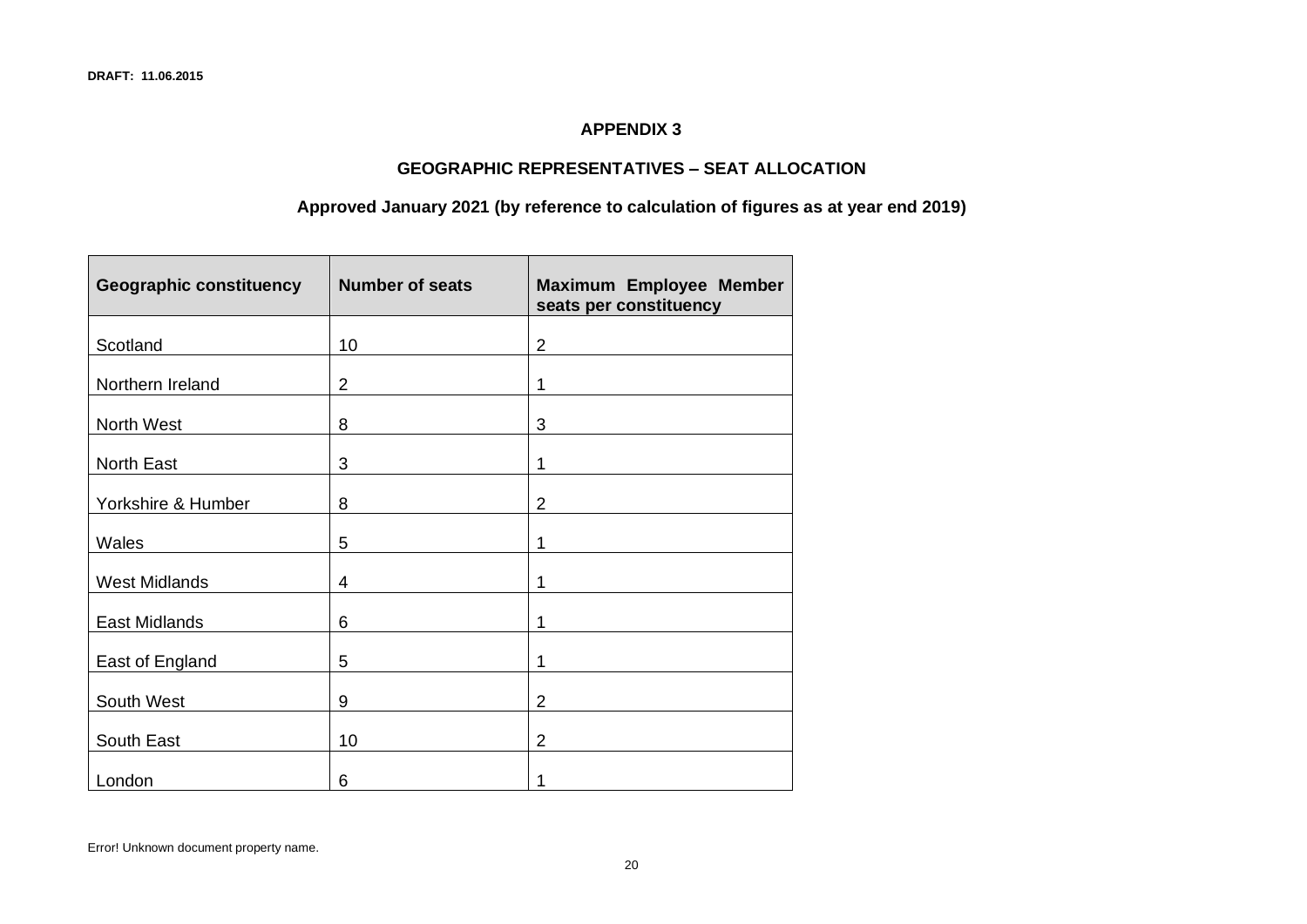### **COUNCIL MEMBER PERSON SPECIFICATION**

### **The Council role**

Its important that prospective candidates understand the role and key responsibilities of the Council - this underpins the person specification shown on the following slides.

The Council is a democratically elected body that represents Co-op Members across the UK. It ensures the business is run for and on behalf of Members and is an essential element of the Society's governance structure.

The Rules set out the key roles, powers and responsibilities of the Council as follows:

- the Guardian Role act as the guardian of the Society's Purpose, Values and Principles and the constitution
- the Holding to Account Role hold the Board to account and influence strategic and operational initiatives
- the Consultation and Representation Role act as part of a consultative body and a body for making representations on behalf of Council constituencies
- the Approvals Role approve matters reserved by the Rules for approval by the Council
- the Decisions Role make decisions on those matters reserved to the Council by the Rules.

The following person specification highlights the skills, experience and behaviours that will enable the Council to  $\bigcap$ effectively carry out the roles outlined above.

### 1. Your skills and experience

- Collectively, the Council needs to draw on a wide breadth of skills and knowledge we understand that not all prospective candidates will be able to demonstrate every requirement outlined in this person specification.
- $\ddot{\phantom{0}}$ You can demonstrate and develop the skills and experiences outlined in this specification through many different situations outside of paid employment - eg. life skills, caring roles, unpaid and voluntary work etc.
- We understand that prospective Council members will possess other useful skills not detailed in this specification that would improve the effectiveness of the Council. Our nomination process and your election address will enable you to share these skills with members.

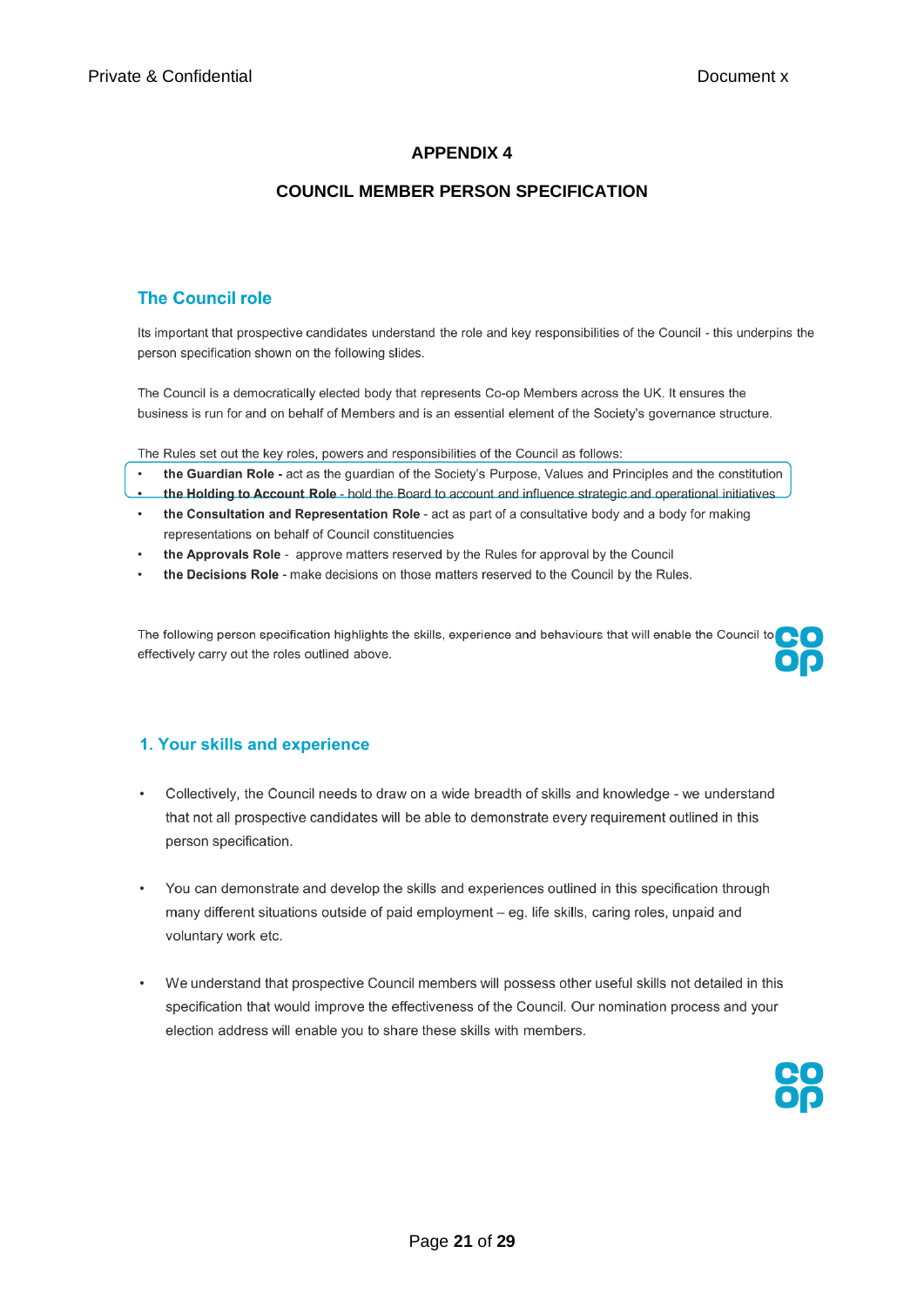### 2. Co-op commitment

| 2A | You'll be a regular consumer of the Society's products and services, and passionate about Co-op Values<br>and Principles and representing Members' views. *                                   |
|----|-----------------------------------------------------------------------------------------------------------------------------------------------------------------------------------------------|
| 2B | You'll be an ambassador and positive role model for the Co-op - committed to protecting its status as a<br>bona fide co-operative society owned and controlled by its Members.                |
| 2C | You'll have a genuine interest in the Co-op's businesses, services and products, and how our membership<br>and governance model puts business ethics and community at the heart of our Co-op. |

\*Details on eligibility criteria for new and existing Council members can be found by <u>clicking here</u><br>[link to membership regulations]

**CO**<br>Op

# 3. Personal characteristics

| 3A.                                                                        | 3F                                                                       |
|----------------------------------------------------------------------------|--------------------------------------------------------------------------|
| Integrity demonstrated through self-responsibility, you're trustworthy and | Co-operative and able to work collaboratively, either as part of a small |
| act in the best interests of the Co-op at all times                        | working group or large team                                              |
| 3B                                                                         | 3G                                                                       |
| Sound judgement demonstrated by an ability to make considered              | A willingness to ask questions, challenge constructively and assertively |
| independent decisions                                                      | and seek support and advice when required                                |
| 3C                                                                         | 3H                                                                       |
| Articulate with strong communication skills                                | Organised - well prepared for meetings and other activities              |
| 3D                                                                         | 31                                                                       |
| Ability to prioritise and to "see the bigger picture"                      | A commitment to equal opportunities, diversity and inclusion.            |
| 3F                                                                         | 3J                                                                       |
| Influential and diplomatic, with experience of making a positive impact    | A commitment to ongoing personal development                             |
|                                                                            |                                                                          |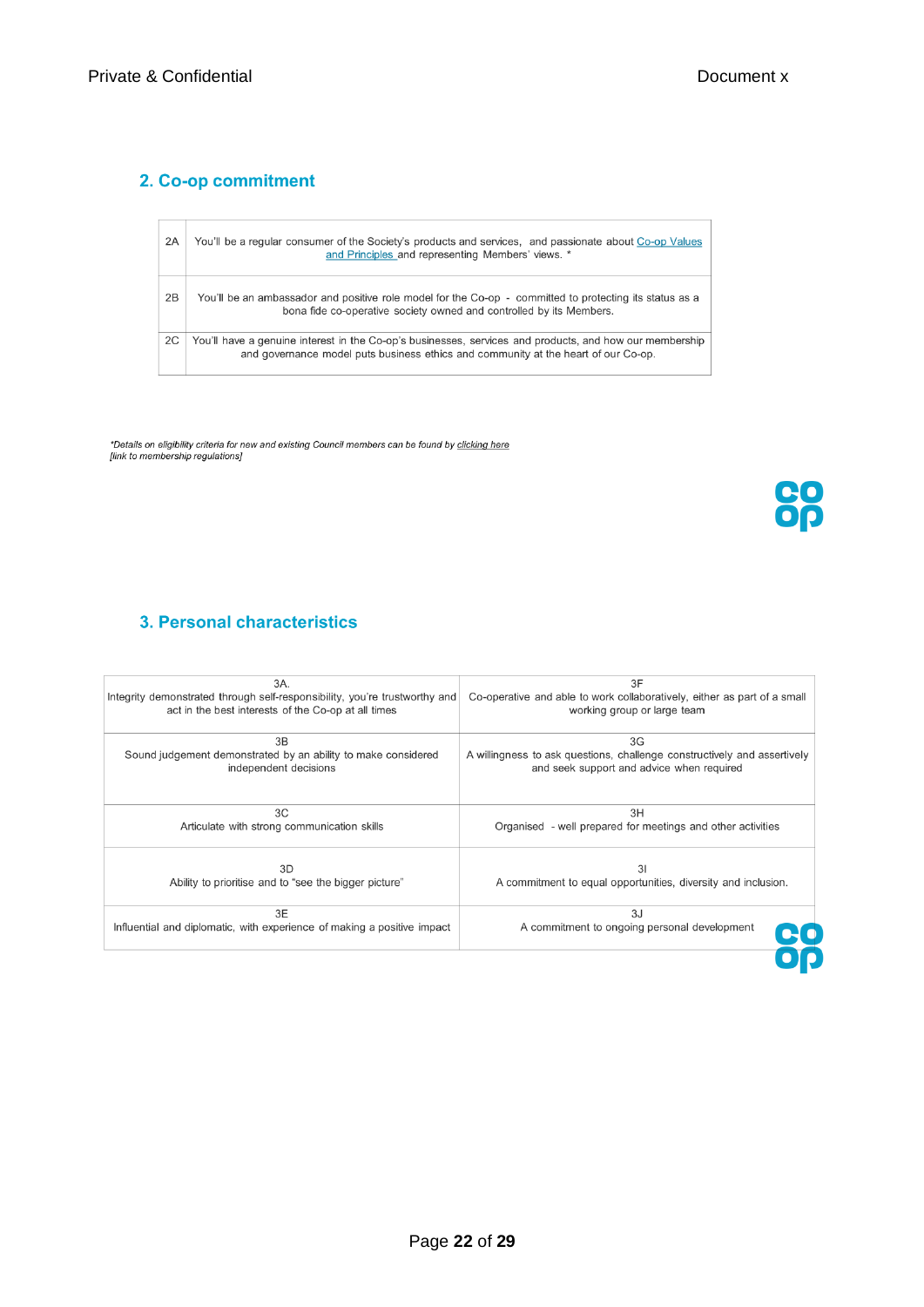# 4. Core knowledge

| 4A                                       | An understanding of the Co-op democratic structure and the role of the Council. Knowledge of the |
|------------------------------------------|--------------------------------------------------------------------------------------------------|
| Co-operative knowledge                   | Co-op's membership and community offer                                                           |
|                                          | An understanding of the Co-op's relationship with the wider co-operative movement.               |
| 4B<br>Business knowledge                 | Good understanding of the Co-op businesses and services and the wider retail sector              |
| 4C<br>Financial knowledge                | Understanding of basic statutory and management accounts.                                        |
| 4D                                       | The strategies and performance of Co-op businesses, and how financial information can be used to |
| Further development if you're elected to | monitor performance and guide decisions.                                                         |
| the Council*                             | The Co-op membership and community offer and our sustainability model                            |
| * Supported through a structured         | Governing documents of the Society that define how our Co-op is run                              |
| training programme                       | The heritage of the Co-op and the development of a global co-op economy                          |

### 5. Our way of working - some essential skills & requirements to get the most out of this role

| <b>5A</b>                                                                                                                                                                                                                              | 5C                                                                                                                                                                                                                          |
|----------------------------------------------------------------------------------------------------------------------------------------------------------------------------------------------------------------------------------------|-----------------------------------------------------------------------------------------------------------------------------------------------------------------------------------------------------------------------------|
| As a UK wide body, the Council uses digital and remote<br>channels for information sharing and communication. This<br>includes use of conference calls, on line meetings and a secure<br>information area for accessing key documents. | You'll be willing to play an active role in sub-committees and<br>smaller working groups that meet remotely and be committed to<br>training and development activity that takes place outside of<br><b>Council meetings</b> |
| The Council also encourages members to engage via social<br>media with members.                                                                                                                                                        |                                                                                                                                                                                                                             |
| To be able to fully participate, you'll need to be computer literate<br>with the ability and commitment to participate digitally                                                                                                       |                                                                                                                                                                                                                             |
| 5B                                                                                                                                                                                                                                     | 5D                                                                                                                                                                                                                          |
| You'll need to find time to prepare, travel to and participate in<br>Council meetings including weekends and evenings at least 4<br>times a year                                                                                       | You'll be willing to get involved with local member events and<br>community activity                                                                                                                                        |
|                                                                                                                                                                                                                                        | You'll work closely with Member Pioneers in your local<br>community, gathering their feedback on local issues and sharing<br>Co-op information relevant to their community / member role.                                   |
|                                                                                                                                                                                                                                        |                                                                                                                                                                                                                             |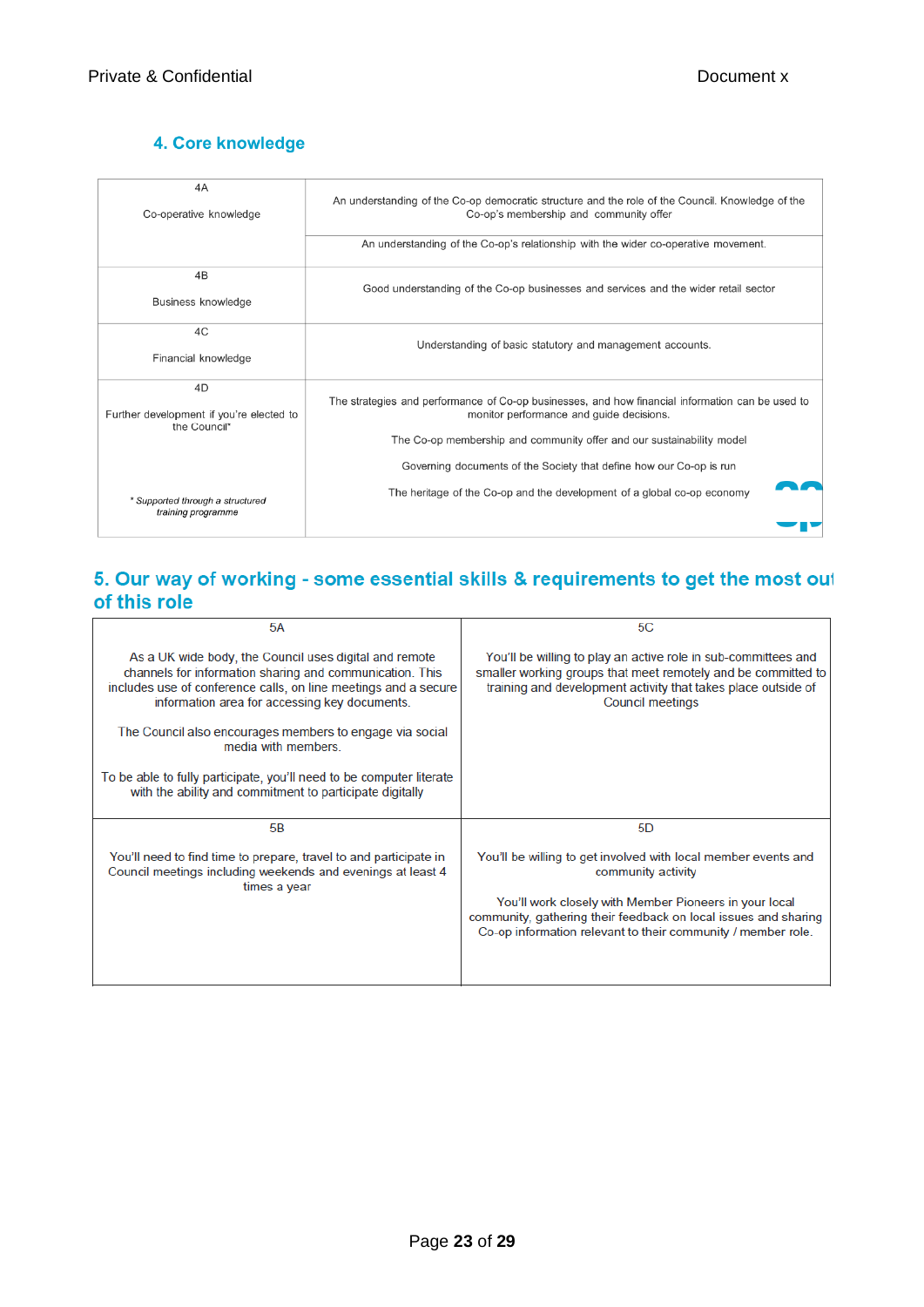### **CANVASSING CODE OF PRACTICE**

Canvassing Code of Practice for Council and Member Nominated Director Elections

#### **Purpose**

At the heart of our Co-op is the principle of one member one vote with members electing their representatives to the Council and also individuals to serve as Member Nominated Directors on the Society's board. We aim to encourage voting as part of a vibrant and healthy democracy.

We also want these elections to be open - with Members having information which helps them to decide who to choose – and fair to those participating.

The Board and Council have agreed this Code to help you, as candidates, understand what is and is not appropriate when canvassing. We hope it is clear.

To help you in reading this Code we have used some terms which have capital letters. Where these capitalised words are used they have the meanings explained below.

We have also used words and phrases with capital letters which are used in our Rules. Please refer to the Rules for their meanings.

**Our Co-op Associates**: Co-operatives UK, the Co-operative Party, and the Co-operative Press.

**Co-op Premises**: any premises we own or use but the Returning Officer can also decide that other premises can be 'Co-op Premises'. For example if a Co-op meeting is being held in a hall or hotel, then for that time it may be 'Co-op Premises'.

**MND**: member nominated director.

**Political Body**: any trade union, political party, or other association with political aims or objectives

**Returning Officer**: in MND elections this is the Group Secretary or another person appointed by the Board and in Council elections this is the Council Secretary or another person appointed by the Council.

**Voting Period**: the period beginning on the first day of voting (or any earlier date notified by the Returning Officer) up to the end of voting in the relevant election.

**'We' and 'us'**: Co-operative Group Limited.

**'You'**: a candidate in the Council or MND election.

### **1. Information we will make available about you**

1.1. We will ask you to provide a written election address and recent photo to appear on our election website and in written materials sent out to members. You will be told how long this should be, when it should be provided and any other rules which apply to these documents.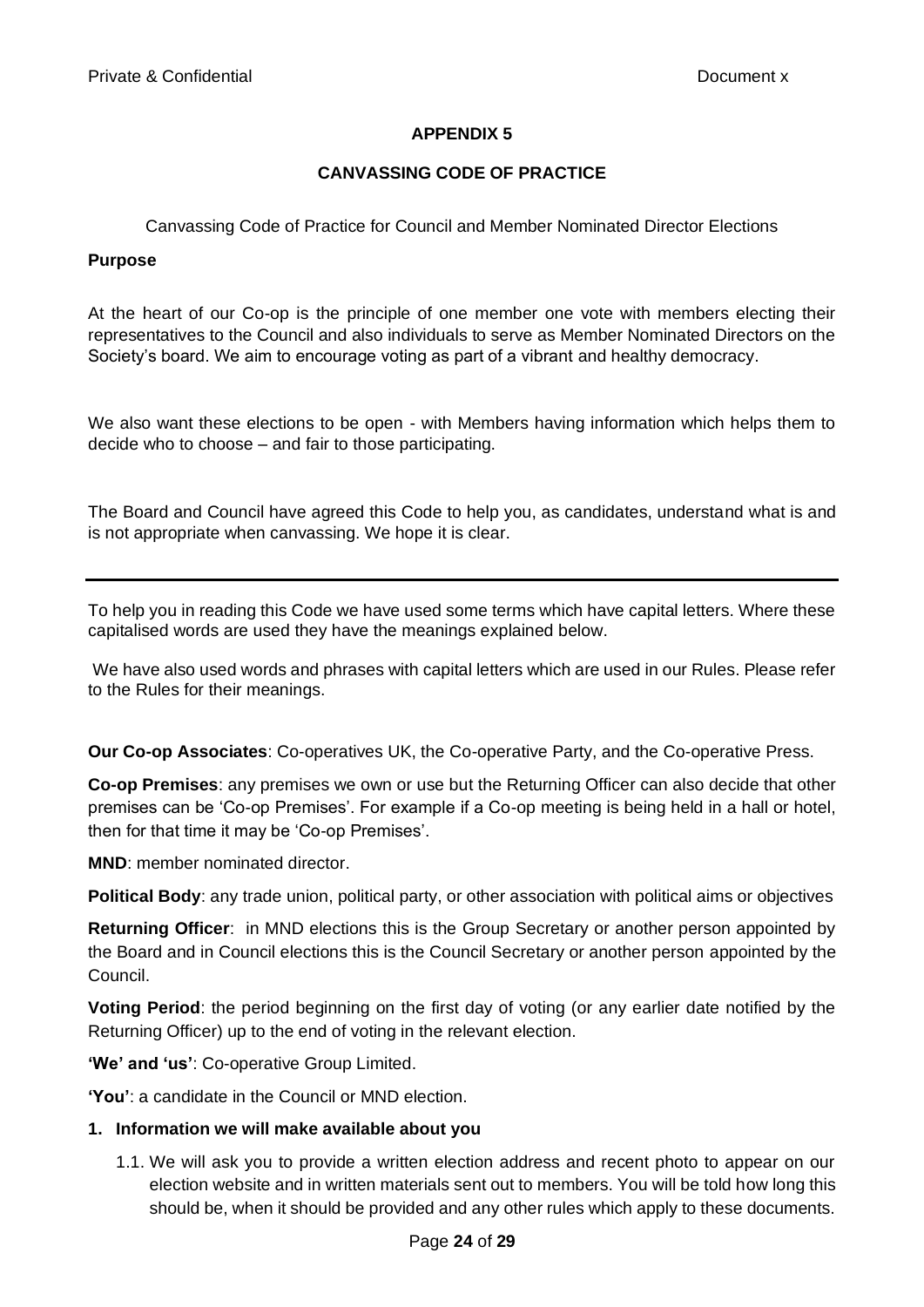1.2. You may also be asked if you want to contribute another longer address which will go on our election website. If we are going to do this, we will let you know and will advise you of the format, length and any other requirements.

### 2. **Canvassing by you**

- 2.1. So long as you comply with this Code, you can canvass as you wish. This is different from the previous Code because we want members to have as much information and involvement as possible.
- 2.2. Some examples of how you can canvass (if you want) include:
	- Using social media
	- Putting contact details on your nomination address in case members have a query of you
	- Letting members know you have a blog, twitter account or other internet information available
	- canvassing members outside Co-op Premises about the election and your involvement as a candidate
	- asking for endorsement or recommendation from anyone other than one of our Co-op Associates or any Political Body.

### 3. **Unacceptable conduct**

There are some things which you should not do because this is not consistent with a fair and transparent election. Please read these very carefully. You are expected to be fully aware of these restrictions.

When you can canvass

3.1. You must not canvass before the Voting Period begins.

### **Undue Influence or bribery**

- 3.2. Canvassing must not be aggressive or intimidating.
- 3.3. You must not:
	- pressurise a member as to how they vote.
	- pay any member to vote or not to vote in any election (or ask anyone to do this on your behalf).
	- give gifts or entertain any member to influence their vote in any election (or ask anyone to do this on your behalf).

### **Use of Co-op Premises**

3.4. You must not:

- distribute any canvassing materials in Co-op Premises.
- put up a poster on any noticeboard or other publicly visible area on Co-op Premises.

We may decide to make information on candidates available on Co-op Premises,

### **Contact lists and resources**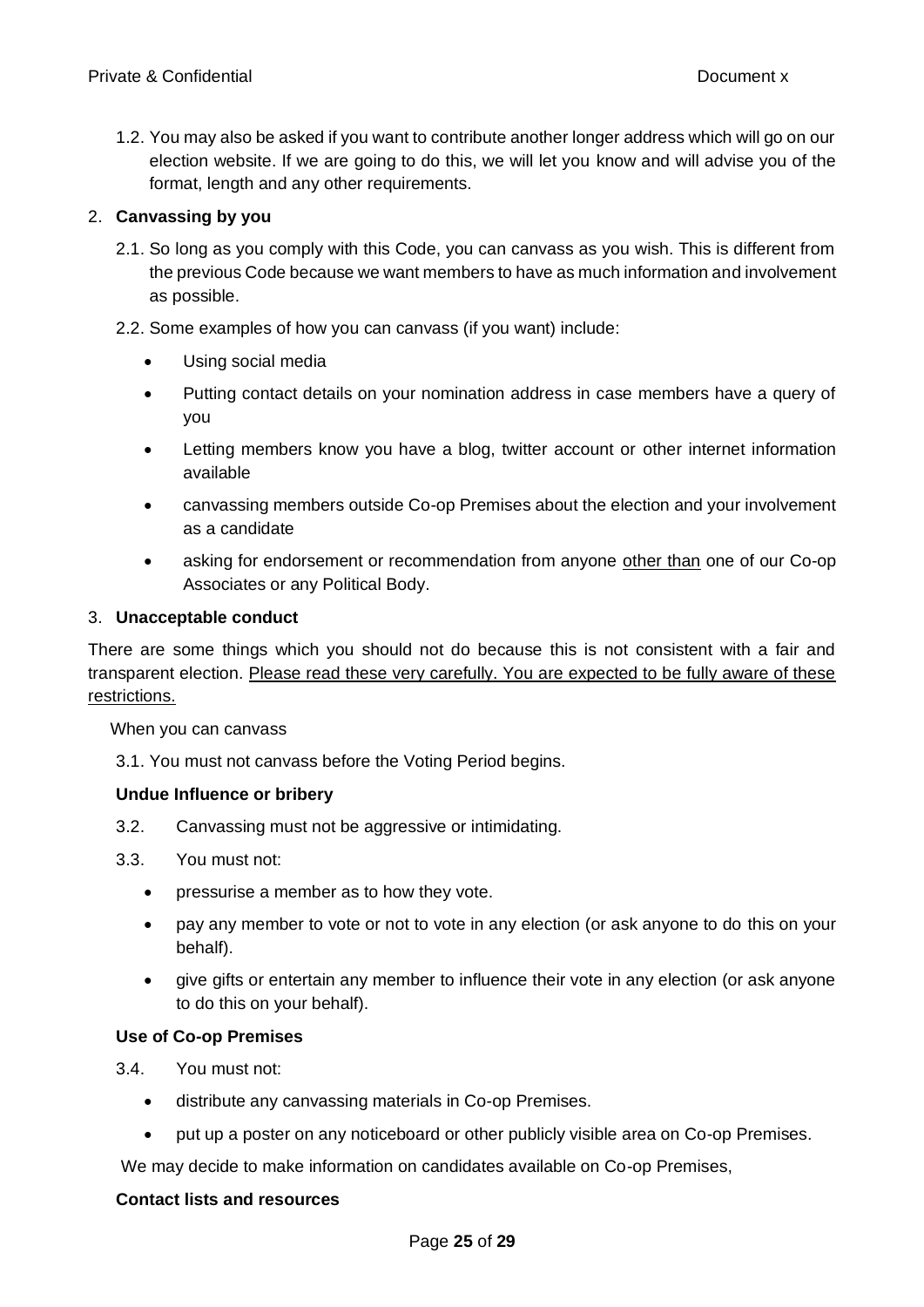3.5 You can't use any of our resources, contact lists or membership data or those of Our Coop Associates to help you in your canvassing.

### **Costs**

3.6. You should not incur any costs in your canvassing, including any for advertising in national or regional commercial media, unless agreed by the Returning Officer.

### **Content of your canvassing**

- 3.7. You must not canvass in any way which is:
	- critical or disrespectful of any other candidate.
	- disparaging of us.
	- discriminatory, abusive or insulting.
	- untrue or misleading.

### **Our Co-op Associates**

3.8. None of Our Co-op Associates is permitted to endorse or recommend a Council or MND candidate.

### **Political Bodies**

3.9. You must not ask for endorsement or recommendation from any Political Body.

### **Returning Officer**

3.10. The Returning Officer may ask you to stop any form of canvassing and make all reasonable efforts to stop others from canvassing on your behalf which is not, in the view of the Returning Officer, in line with this Code or in keeping with a fair and transparent election.

### **4. Board or Council endorsement or recommendation**

The Rules allow the Board and Council to provide background information to members including about candidates. They may also indicate their support (or otherwise) for candidate.

### **5. Any Queries**

Please contact the Returning Officer if you have any queries. He/she will decide what this Code means. His/her decision is final.

### **6. Breach by you or others**

- 6.1. The Returning Officer will investigate a potential breach of this Code if a formal complaint, supported by evidence, is brought within a month of the end of the Voting Period.
- 6.2. The Returning Officer will decide what investigations are necessary and decide if a breach has happened.
- 6.3. The Returning Officer may disqualify you for a breach taking into account:
	- your conduct especially if the breach was deliberate or you ignored our advice.
	- the evidence.
	- the seriousness of the breach.
	- our precedent and practice in such cases.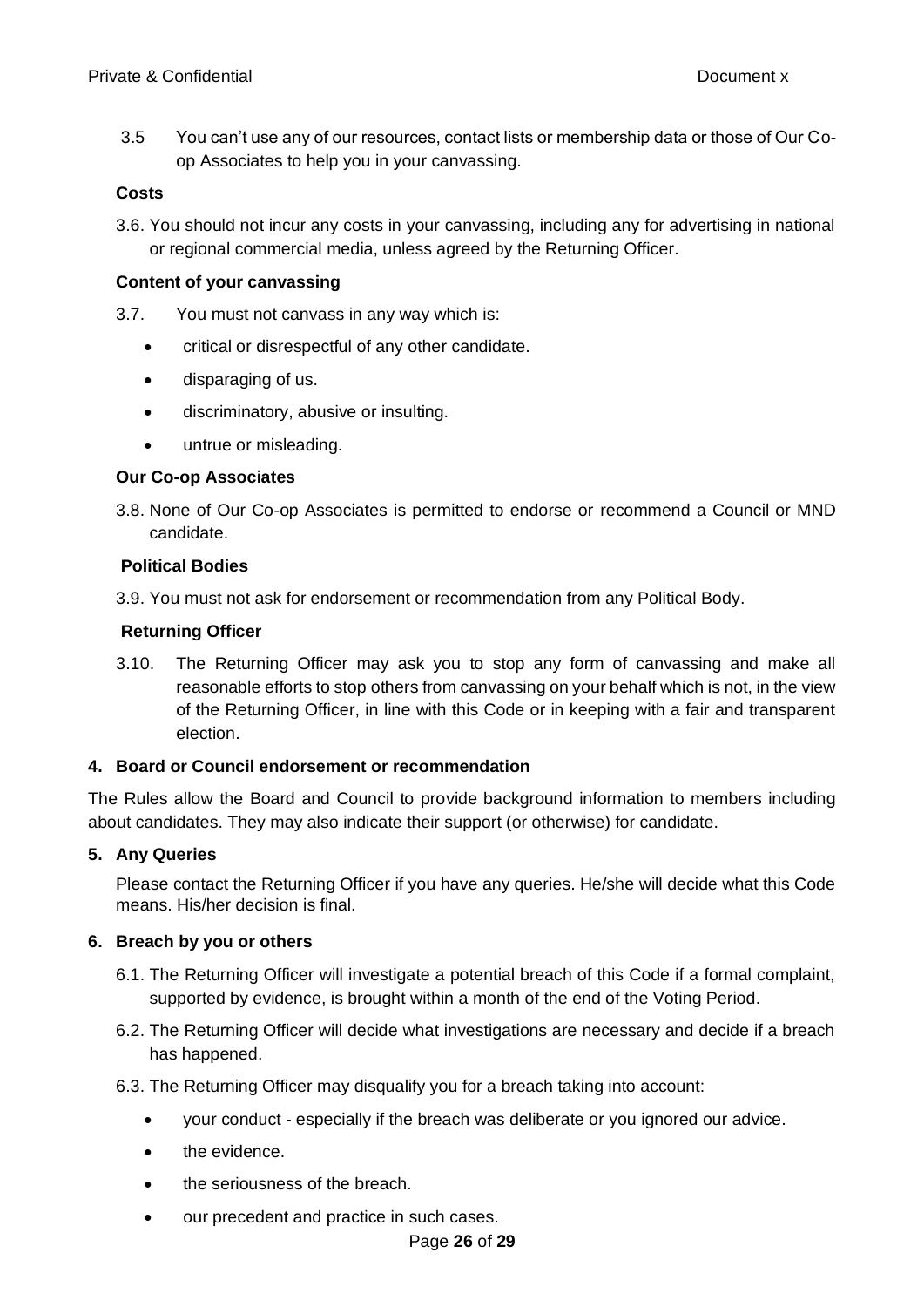- 6.4. The Returning Officer may reprimand you for a breach which is not serious enough for you to be disqualified.
- 6.5. The Returning Officer will report his/her findings to you, the complainant, the Council, Board and all other candidates in the relevant election as soon as practicable.

### **7. Returning Officer**

A decision of the Returning Officer in the conduct of any election and the interpretation of this Code is final.

### **8. This Code and the Rules.**

The Rules override this Code where the Rules and this Code are not consistent.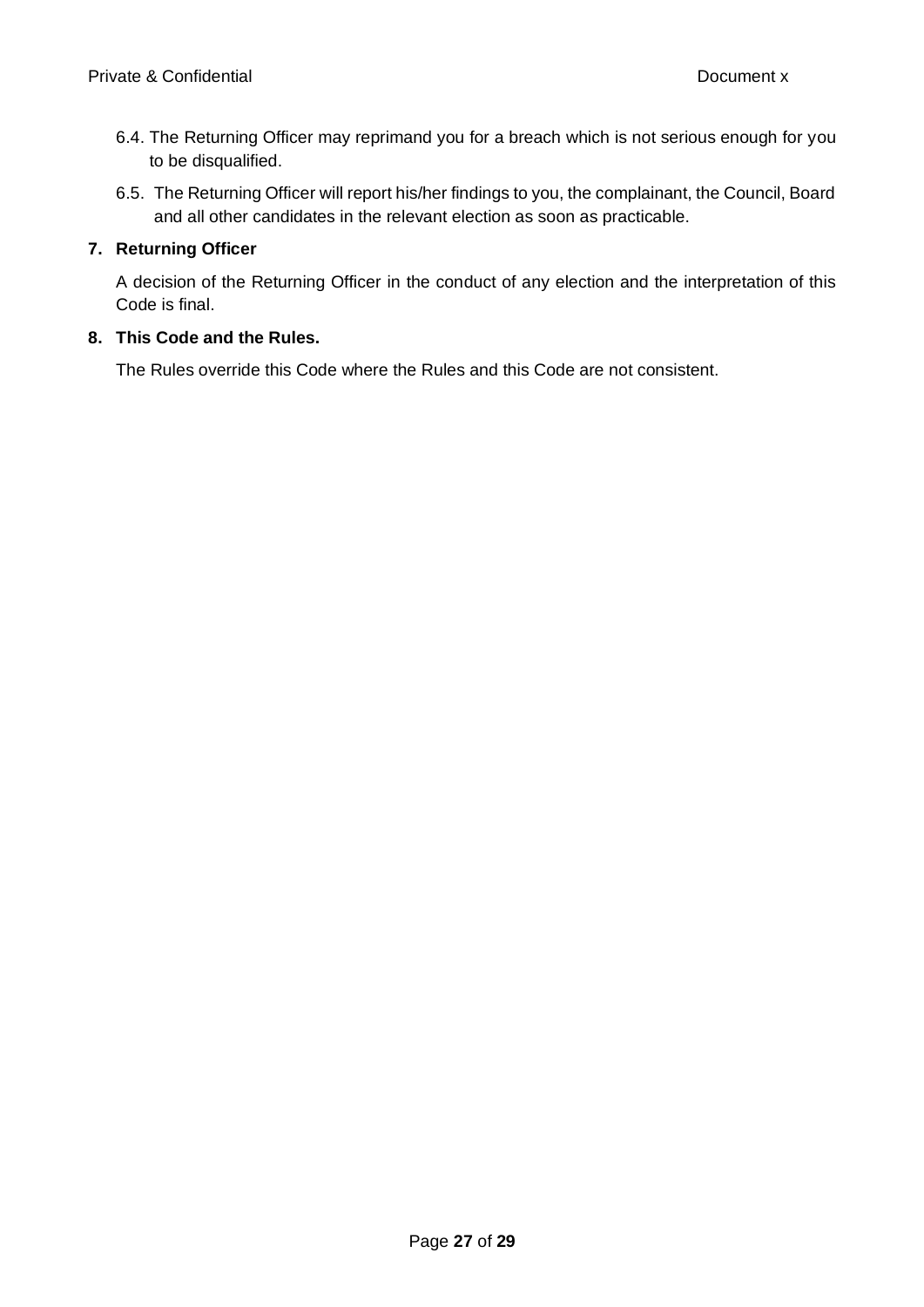#### **ELECTION PROCEDURE FOR INTERNAL ELECTIONS**

This Appendix sets out an election procedure that may be followed for internal Council elections such as the Senate or President elections, or (if appropriate) the election of other Council subcommittees. The Council may amend or modify the procedure below as it thinks fit.

- 1. The Council Secretary will be responsible for designing the nomination forms, role descriptions and associated materials. Amongst other things, all candidates shall be asked to provide a written election address of a maximum number of words determined by the Council Secretary. Candidates will be encouraged to include reference in any address to the qualifications and / or experience they possess that are relevant to the particular office as set out in the role description.
- 2. Candidates' nomination forms, role descriptions and associated materials shall be provided to Council Members in advance of the election.
- 3. Following the closing date for nominations, the Council Secretary will assess whether in his or her view all candidates meet the relevant eligibility requirements. If appropriate, the Council may establish a committee or working group for this purpose, provided that committee members are deemed to have relevant experience and are not conflicted (e.g. if a committee member or a Close Relative (as defined in paragraph 5.2 of these Council Election Regulations) is standing in the relevant election).
- 4. Voting in the election shall be conducted by ballot. The election itself may be managed on the Society's behalf by a Scrutineer. Unless the Council decides otherwise:
	- 4.1 each ballot will be conducted using the single transferable vote method where the election is for a single appointment (President, Vice-President and elections for all appointments to an associated body of the society); and
	- 4.2 each ballot will be conducted by using the non-weighted multi X vote method where the election is for multiple appointments (Senate and committee elections).
- 5. The notice of ballot and any other accompanying documents shall be sent (or otherwise made available) to the relevant electorate not less than 21 days (or such other period as determined by the Council Secretary) before the date which the Council Secretary specifies for the receipt of the completed ballot forms.
- 6. The accidental omission to give a notice of a ballot or to send a ballot form or any accompanying document to any Council Member entitled to receive it shall not invalidate the ballot, unless the omission is of sufficient magnitude to do so (in the opinion of the Council Secretary).
- 7. The Council Secretary shall be responsible for approving the design and contents of the ballot form in consultation with the Council (or a duly authorised committee of the Council). Amongst other things, ballot forms will provide voting instructions and inform the relevant electorate where election guidance can be located or assistance obtained. The order in which candidates' names will appear on the ballot form will be determined by the drawing of lots by the Council Secretary.